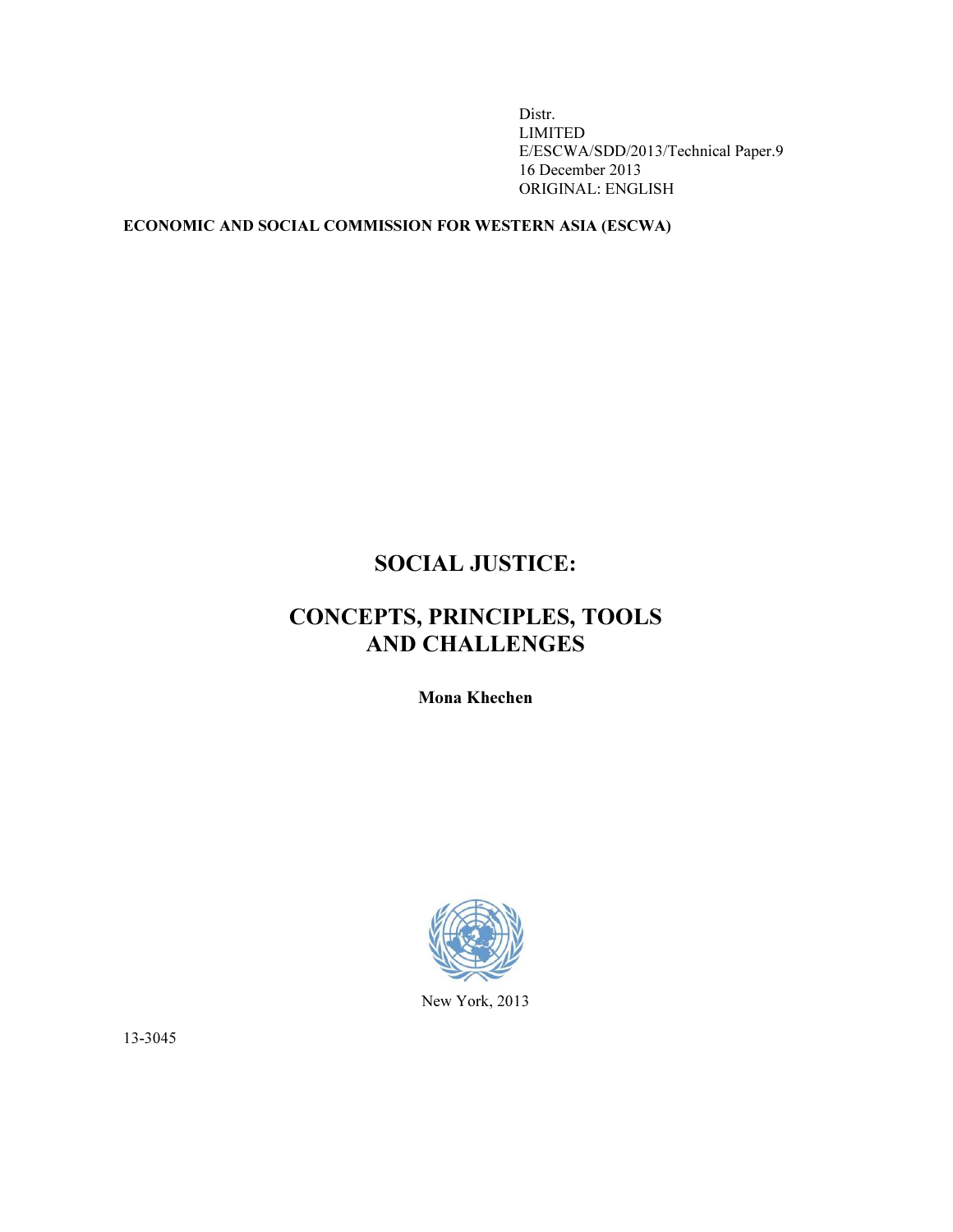# **CONTENTS**

|     |                                                                              | iv             |
|-----|------------------------------------------------------------------------------|----------------|
| I.  |                                                                              | 1              |
|     | А.                                                                           | 1              |
|     | Β.                                                                           | $\overline{2}$ |
|     | C.                                                                           | 3              |
| П.  |                                                                              | $\overline{4}$ |
|     | А.                                                                           | 5              |
|     | Β.                                                                           | 5              |
|     | C.                                                                           | 5              |
|     | D.                                                                           | 5              |
| Ш.  |                                                                              | 6              |
|     | Equaitable outcomes: social protection, subsidies and taxation systems<br>А. | 6              |
|     | Β.                                                                           | 9              |
|     | C.<br>D.                                                                     | 11<br>12       |
|     | Ε.                                                                           | 13             |
| IV. | <b>CHALLENGES TO ACHIEVING SOCIAL JUSTICE IN ARAB</b>                        |                |
|     |                                                                              | 15             |
|     | Social injustice and exclusion as a key problem facing Arab countries<br>А.  | 15             |
|     | В.                                                                           | 16             |
|     | C.                                                                           | 17             |
| V.  |                                                                              | 20             |
|     | <b>LIST OF BOXES</b>                                                         |                |
| 1.  |                                                                              | 7              |
| 2.  |                                                                              | 8              |
| 3.  | Proyecto Capital: opportunities for financial inclusion in Latin America     | 9              |
| 4.  |                                                                              | 9              |
| 5.  |                                                                              | 14             |
|     |                                                                              | 21             |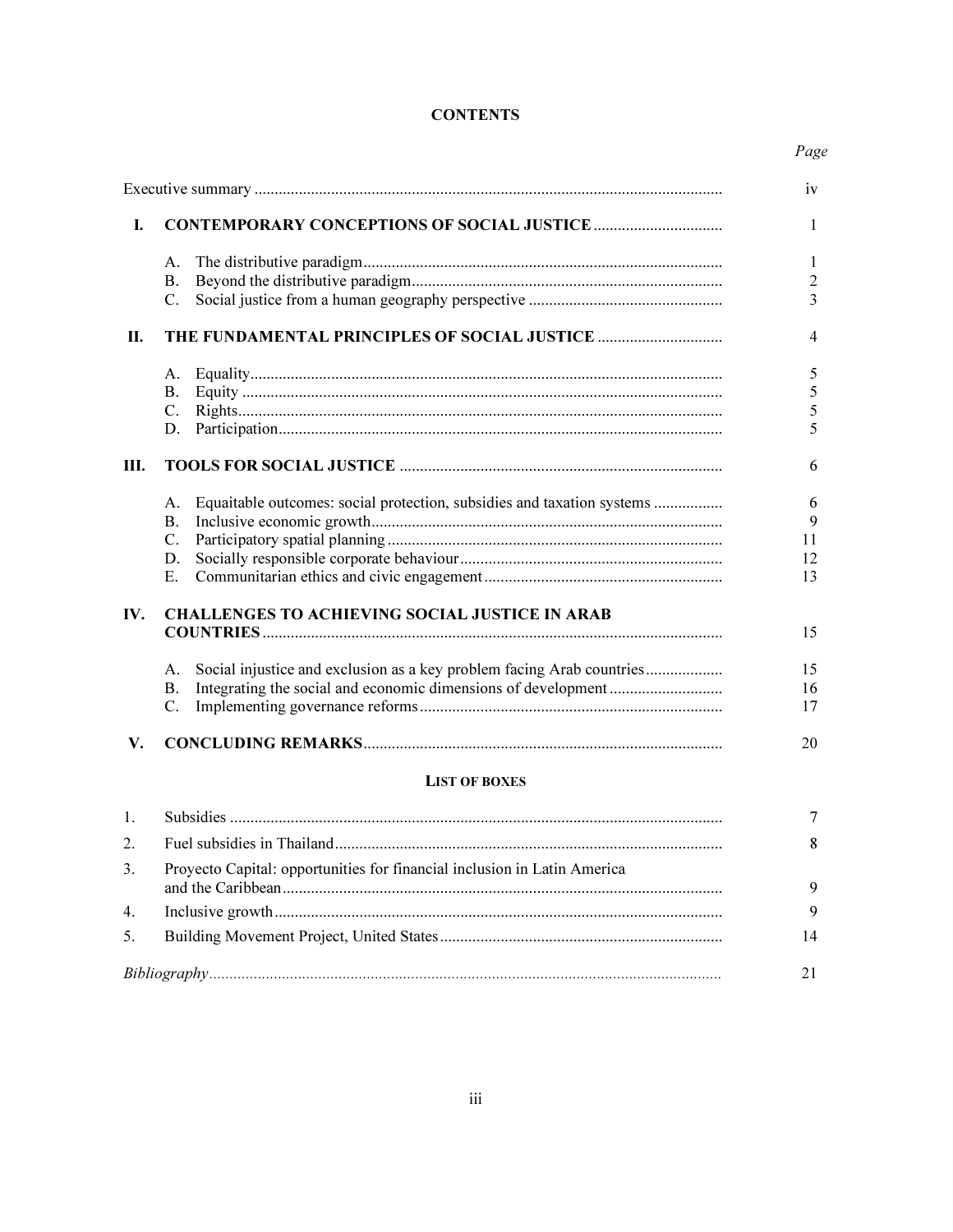# EXECUTIVE SUMMARY

 Social justice is a normative concept centred on the notion of fairness and the principles of equality, equity, rights and participation. This paper sheds light on some of the underlying theories and fundamental elements of social justice. Specifically, it focuses on the principle of participation given its centrality to a number of tools that are conducive to the implementation of a social justice agenda. Tools covered include: (a) social policy and social protection and taxation systems; (b) inclusive economic growth; (c) participatory spatial planning; (d) socially responsible corporate behaviour; and (e) communitarian ethics and civic engagement. Moreover, the paper underlines certain key challenges faced in achieving social justice in Arab countries, particularly the challenges of integrating the social and economic dimensions of development and implementing governance reforms.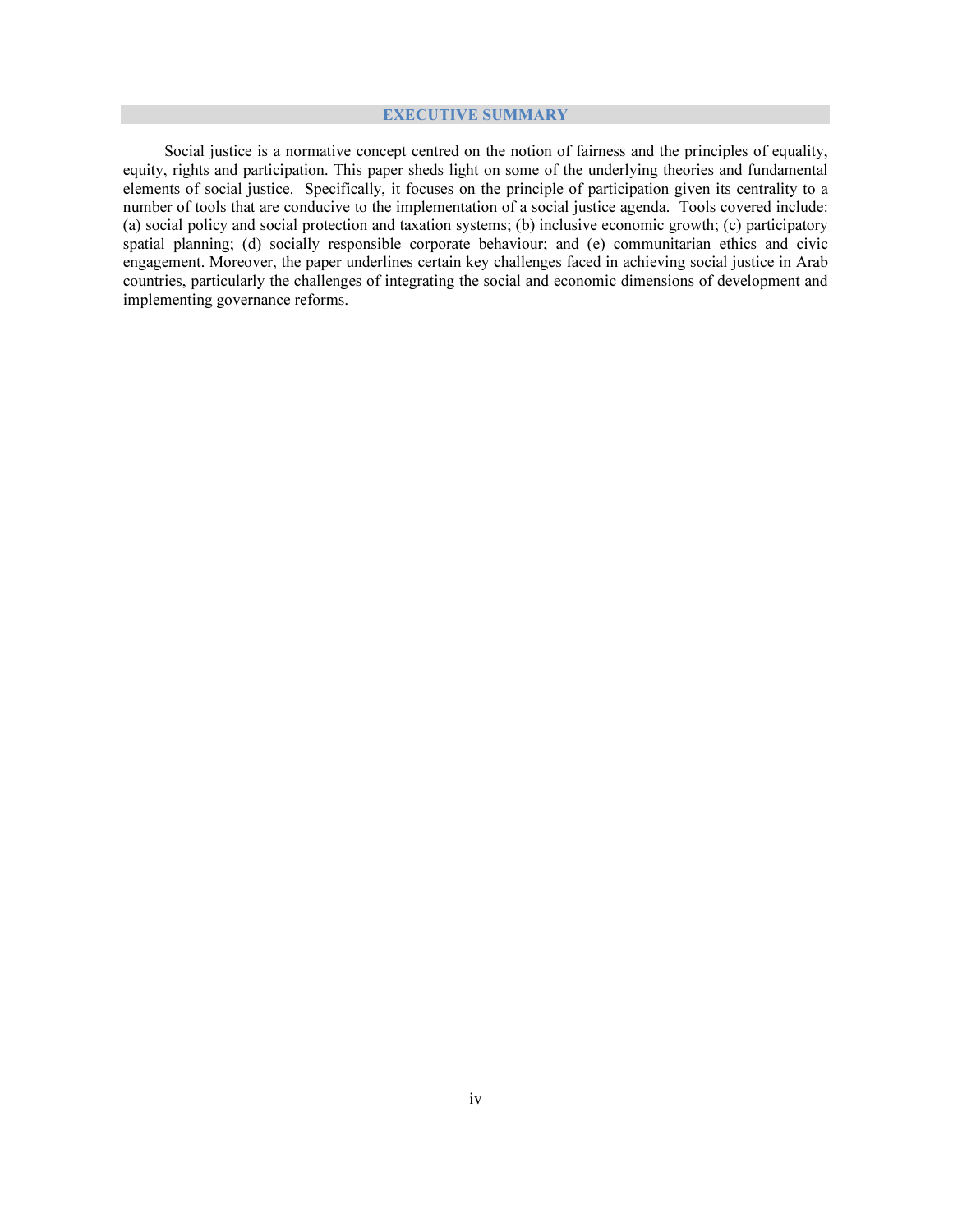#### **CONTEMPORARY CONCEPTIONS OF SOCIAL JUSTICE**

 There is no generally accepted definition of social justice. The contemporary understanding of this normative concept has its roots in political philosophy, but different disciplines – including sociology, social psychology, law and jurisprudence, and human geography, among others – have contributed to its theoretical underpinnings and to defining its fundamental elements. This section does not offer an extensive review of the different paradigms and conceptions of justice. Rather, it focuses on the writings of some key theorists whose work is deemed relevant to informing the debate on inclusive development and social justice in the Arab region.

# A. THE DISTRIBUTIVE PARADIGM

 Mainly influenced by the writings of John Rawls, one of the most important political philosophers in the second half of the twentieth century, the notion of social justice, today, is often linked with the idea of distribution. Yet, prevalent conceptions of distributive justice are divided between theories that limit distributive issues to such material goods as income and resources and theories that explicitly expand them to include such material and non-material goods as rights, opportunities, power and self-respect.

 Rawls' theory of social justice mainly stems from the concern to achieve a socially just distribution of "primary social goods". As he describes them, social goods are "things that every rational man is presumed to want". These, according to his broad categorization, are rights, liberties, opportunities, income, wealth and self-respect. In his book, A Theory of Justice, Rawls associates justice with fairness ("justice as fairness") and defines the "primary subject of justice [to be] the basic structure of society, or more exactly, the way in which the major social institutions distribute fundamental rights and duties and determine the division of advantages from social cooperation".<sup>1</sup> By major institutions, Rawls means "the political constitution and the principal economic and social arrangements".

 To this end, he advances the ideas of "procedural justice" and "distributive justice", with the former being a prerequisite to the latter and the latter an essential requirement to achieve social justice. More specifically, Rawls' conception of distributive justice is based on the concern to compensate individuals for their misfortunes and "alter the distribution of goods and evils" in society, something that he treats as a collective social responsibility.<sup>2</sup> This is very much linked to his idea of "the public culture of a democratic society". Rawls stresses that justice as fairness in society involves "a fair system of cooperation between free and equal persons". To him, this is the most basic and intuitive idea implicit in the political thought of democratic societies.<sup>3</sup>

 Likewise, other major contemporary political and moral theorists, including David Miller, Walter Garrison Runciman and William Galston, have conceptually associated social justice with the idea of distribution. Broadly speaking, their concerns cover what needs to be distributed and the patterns of distribution. David Miller links social justice to "the manner in which benefits and burdens are distributed among persons, where such qualities and relationships can be investigated".<sup>4</sup> Ruciman considers the problem of social justice to be that "of arriving at an ethical criterion by reference to which the distribution in societies may be assessed".<sup>5</sup> A more elaborate definition is provided by William Galston, who defines social justice as follows:<sup>6</sup>

1 Rawls, 1971.

- 2 Arneson, 2007.
- 3 Rawls, 1985.
- 4 Miller, 1976, p. 19.
- 5 Runciman, 1978, p. 37.
- 6 Galston, 1980, p. 5.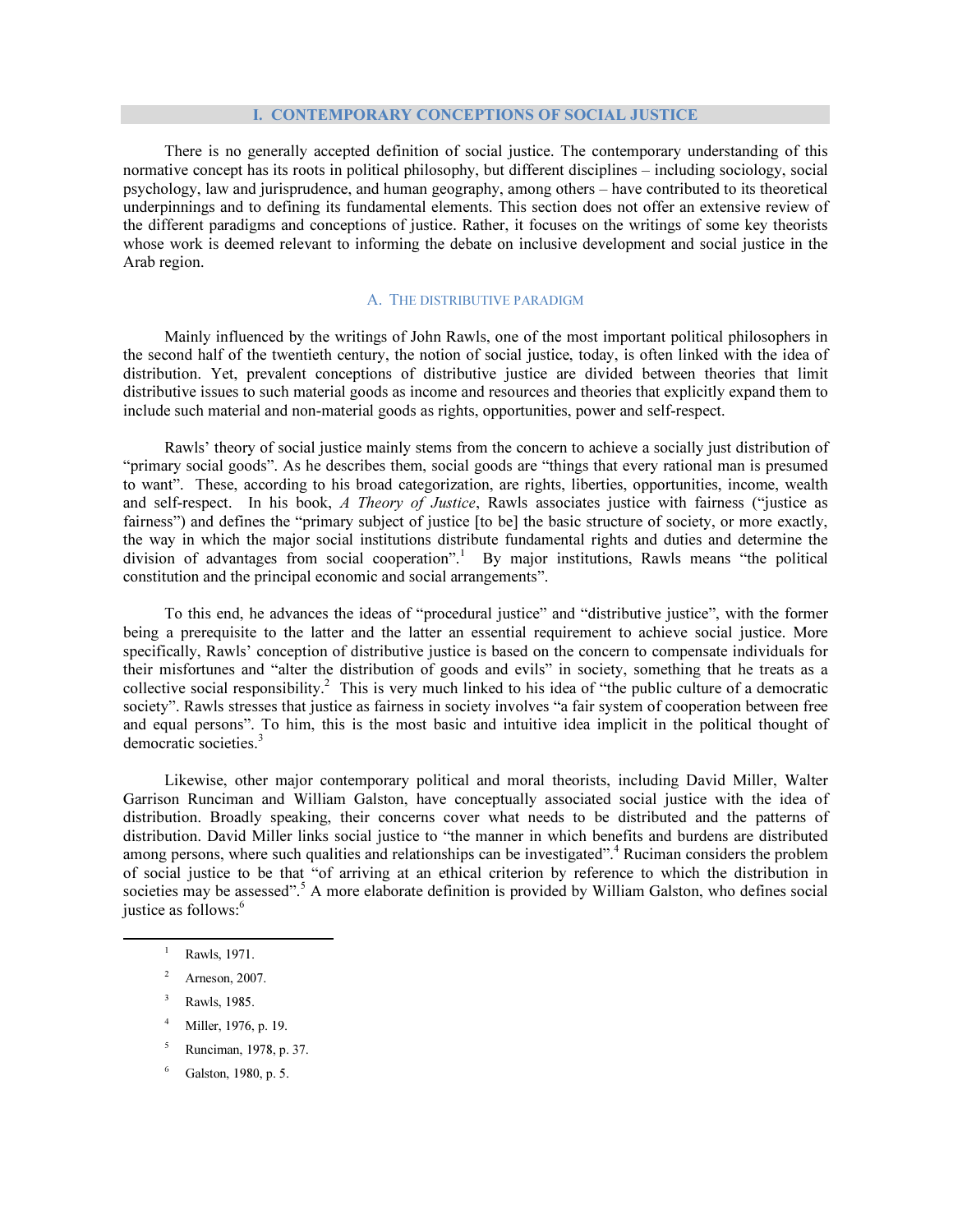"[…]the appropriate assignment of entities to individuals; appropriateness encompasses both the relation between some feature of entities and individuals under consideration and the relation between those entities and possible modes of assignment. The domain of entities may include objects, qualities, positions within a system, or even human beings."

 Theorists of the distributive paradigm also seem to agree that "the pattern of distribution" is an ethical issue that requires moral judgment on the types of claims that individuals can stake to social goods. According to Rawls and other theorists, claims fall under one of the following criteria: (a) inherent equality; (b) valuation of services in terms of supply and demand; (c) need; (d) inherited rights; (e) merit; (f) contribution to common good; (g) actual productive contribution; and (h) efforts and sacrifices.<sup>7</sup> There is no consensus on how to rank these eight criteria according to their importance. For instance, Runciman considers need as the most important, followed by common good, then merit. However, the ranking of these criteria rests on ethical arguments and, therefore, remains subject to discussion.

# B. BEYOND THE DISTRIBUTIVE PARADIGM

 While certainly vital, some contemporary theorists of social justice believe that the distributive paradigm, regardless if seen to expand beyond material goods or not, is insufficient on its own as a framework of justice. For instance, Iris Young, one of the prominent voices who wrote about social justice from political theory and feminist social theory perspectives, asserts that there are other important aspects of justice than distribution. With scenes of the popular riots that took place in many cities in the United States in the 1980s and such slogans as "peace, jobs and justice" in mind, she forcefully argues that "social justice means the elimination of institutionalized domination and oppression".<sup>8</sup> Her categories of oppression are "exploitation, marginalization, powerlessness, cultural imperialism and violence".<sup>9</sup> Specifically, she focuses on the oppression of women and particular racial and social groups such as the Indian Americans, for instance.

 As Young further explains, it is the existing social structure and institutional context that often determine how material goods, including resources, income, wealth and social positions, especially jobs, are allocated. In recognition that such non-material goods as power and opportunities are not static objects but rather the outcome of social relations and procedures, she agrees to limit the notion of distribution to material goods. Interestingly, however, she shifts the discussion of justice from distribution to the decision-making power and institutional and social relations that govern the distribution of material goods. Hence, she argues that "[j]ustice should refer not only to distribution, but also to the institutional conditions necessary for the development and exercise of individual capacities and collective communication and cooperation".<sup>10</sup>

 Eventually, the political riots that took place in American and some European cities in the 1980s gave rise to a paradigm shift in political theory from (re)distribution to recognition, with the latter paradigm mainly focusing on the politics of cultural difference and such notions as multiculturalism and group identity.<sup>11</sup> As a result, claims for social justice got divided along two broad lines, namely, "claims for the redistribution of resources and claims for the recognition of cultural difference".<sup>12</sup> Nancy Fraser, another prominent contemporary critical theorist, argues that these two approaches to social justice have been falsely "polarized against one another". To her, both are necessary and insufficient alone as they complement one

9 Ibid., p. 40.

- $10$  Ibid., p. 39.
- $11$  Appiah et al., 2004/2005.
- <sup>12</sup> Fraser, 1998.

<sup>7</sup> Harvey, 1973, p. 100.

<sup>8</sup> Young, 1990, p. 15.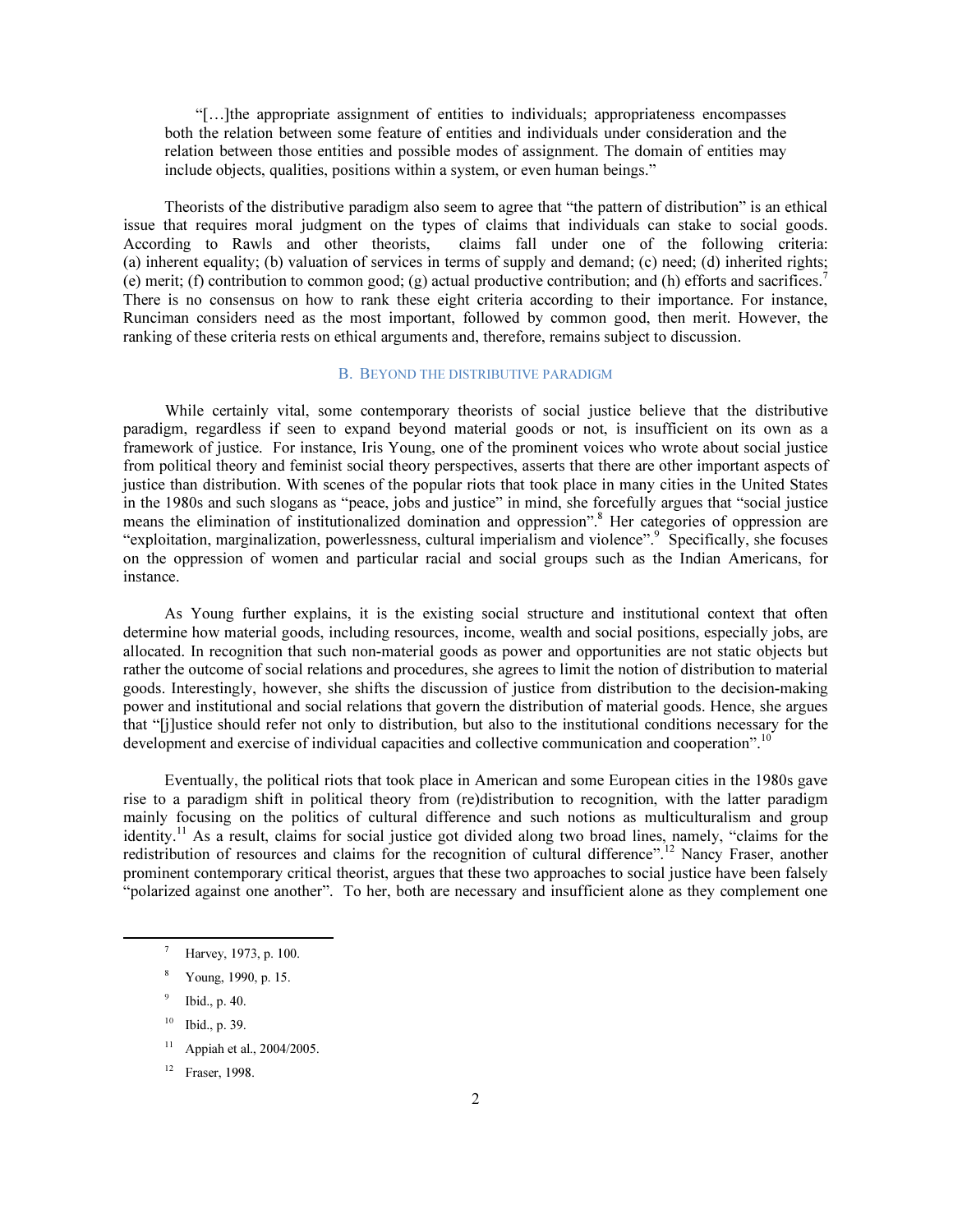another. Hence, her thesis focuses on how to integrate these two paradigms in one comprehensive framework.

 Fraser argues that misrecognition is "morally wrong" since it denies some people the opportunity of participating in "social interaction" and "economic relations" on a par with others due to "institutionalized patterns of cultural value" and existing "economic structures" that "impede parity participation in social life".<sup>13</sup> Based on this understanding of the notion of recognition, she advances the idea of "participatory" parity" as a normative concept that "appeals to a conception [of] justice that can be accepted by people with divergent views of the good life, provided that they agree to abide by fair terms of interaction under conditions of value pluralism".<sup>14</sup> More specifically, she contends that parity participation can be satisfied on the basis of two complementary conditions. The first pertains to distributive justice, specifically the need to distribute material resources in ways that "ensure participants' independence and "voice"". The second pertains to "institutionalized cultural patterns of interpretation and evaluation", which, she argues, need to "express equal respect for all participants and ensure equal opportunity for achieving social esteem".

 Nobel-prize-winning economist Amartya Sen is another major contributor to the contemporary conception of social justice. Although he agrees with Rawls to see "justice as fairness", he considers Rawls' overconcentration on how to establish "just institutions" to be inadequate. Thus, in his book, The Idea of *Justice*. Sen does not focuses on just institutions as such but on the instrumental role that institutions play "in terms of the lives and freedoms of people".<sup>16</sup> Sen's major contribution to the theory of justice is often attributed to the linkage he makes between social justice and human capacity-building. His book, Development as Freedom, best elaborates on the idea of capabilities as fundamental entitlements. In shifting the discourse from "exclusive concentration on income poverty to the more inclusive idea of capability deprivation", Sen is believed to have added a new dimension to the social justice theory, one that deserves further development and exploration.<sup>17</sup>

#### C. SOCIAL JUSTICE FROM A HUMAN GEOGRAPHY PERSPECTIVE

 Inspired by Young's work, David Smith's conception of social justice also "goes beyond patterns of distribution" and beyond concern with "attributes which have immediate bearing on people's well-being or the quality of their lives". More specifically, Smith's notion of social justice encapsulates "both fairness and equity in the distribution of a range of attributes", which he, unlike Young, does not confine to material attributes or goods. Like Young, however, he is mainly interested in understanding how social injustice came about in the first place. As a human geographer, Smith tightly links social justice with the legal systems and issues of human rights, ethics and morality. At the same time, he questions existing social and institutional structures and their role in promoting a just or unjust society.

 More importantly, Smith underscores the geographical or spatial dimension of social justice. He argues that the question of membership in certain human communities is "deeply geographical". An obvious example that he refers to is citizenship rights and the exclusion of certain immigrants from attaining these rights. Other relevant considerations that he mentions include property rights, which have the capacity, if restricted or franchised, to deepen social exclusion. Equally vital is Smith's emphasis that "[g]eographic space is deeply implicated in social exclusion".<sup>18</sup> This, for example, applies to involuntary ethnic and/or racial segregation in residential spaces. His argument here is that "the process of uneven development has

 $13$  Ibid.

 $14$  Ibid.

 $15$  Ibid.

<sup>16</sup> Sen, 2009.

 $17$  Nussbaum, 2003.

<sup>18</sup> Smith, 1994, p. 45.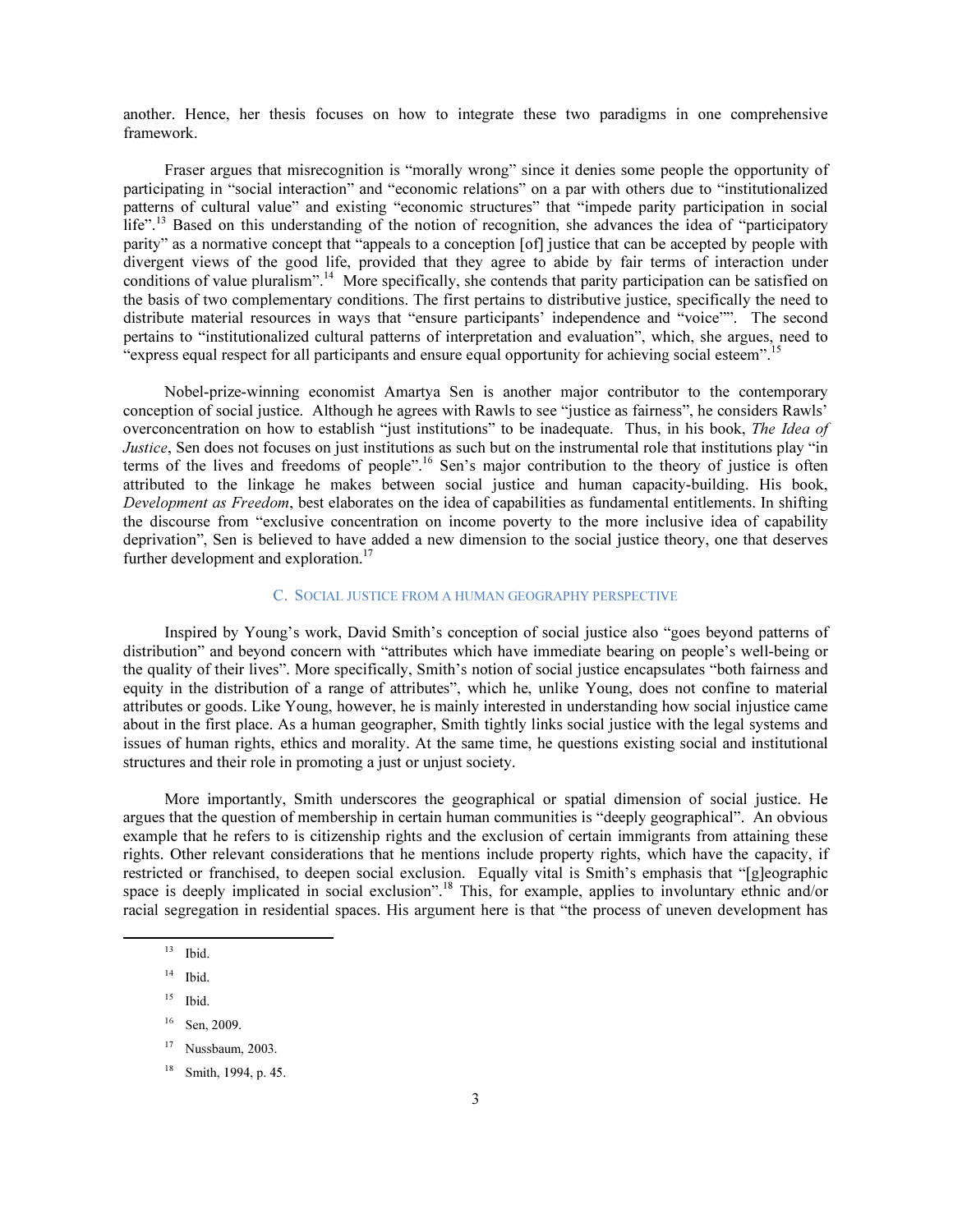opened up […] enormous disparities at the international scale […]. The plight of the poor [within] cities has become a moral issue rather than being accepted as part of some natural order".<sup>19</sup>

 Like David Smith, David Harvey focuses on the "territoriality" of justice. His basic concept of social justice derives from his belief in "a just distribution justly arrived at of whatever we are distributing".<sup>20</sup> Yet, mainly through a human geography lens, he focuses on the need to discuss the notion of distribution not only among individuals but also "among groups, organization, territories, and so on".

 Following Runciman, Harvey considers need to be the most important criterion in territorial distributive justice, followed by contribution to common good, then merit. Within the first criterion, he lists different kinds of need that remain fairly stable over time, namely: food, housing, medical care, education, social and environmental service, consumer goods, recreational opportunities, neighbourhood amenities and transport facilities. Regarding the second criterion, he focuses on "how an allocation of resources to one territory affects conditions in another". As for the third criterion, he translates it "into a geographical concept" which he associates with environmental difficulties that may arise in the particular physical settings (for instance, following incidents of flood, draught and earthquake) and "pose extra difficulty to human activity".<sup>21</sup>

 Based on this understanding of need, common good and merit, Harvey concludes that territorial social justice is based on the following requirements:<sup>22</sup>

 (a) The distribution of income should be such that (i) the needs of the population within each territory are met; (ii) resources are allocated to maximize interterritorial multiplier effects; and (iii) extra resources are allocated to help overcome special difficulties stemming from the physical and social environment;

 (b) Institutional, organizational, political and economic mechanisms should be such that the prospects of the least advantaged territory are as great as possible.

# II. THE FUNDAMENTAL PRINCIPLES OF SOCIAL JUSTICE

 While there is no consensus on the meaning and scope of the term, social justice is commonly associated with the creation of a just society, with the underlying assumption that justice implies human welfare through equal rights and share of benefits, fair treatment, recognition of cultural differences, and equitable access to resources and opportunities. Likewise, there is no clear definition of the key principles of the social concept, but Rawls' two principles of justice remain central to any discussion on the topic. These are as follows: $23$ 

 Principle 1. Each person has an equal right to a fully adequate scheme of equal basic rights and liberties, which is compatible with a similar scheme for all.

 Principle 2. Social and economic inequalities are to satisfy two conditions: first, they must be attached to offices and positions open to all under conditions of fair equality of opportunity; and second, they must be to the greatest benefit of the least advantaged members of society.

<sup>19</sup> Ibid.

<sup>20</sup> Harvey, 1973, p. 98.

 $21$  Ibid., pp. 100-106.

 $22$  Ibid., pp. 116-117.

<sup>23</sup> Rawls, 1985, p. 227.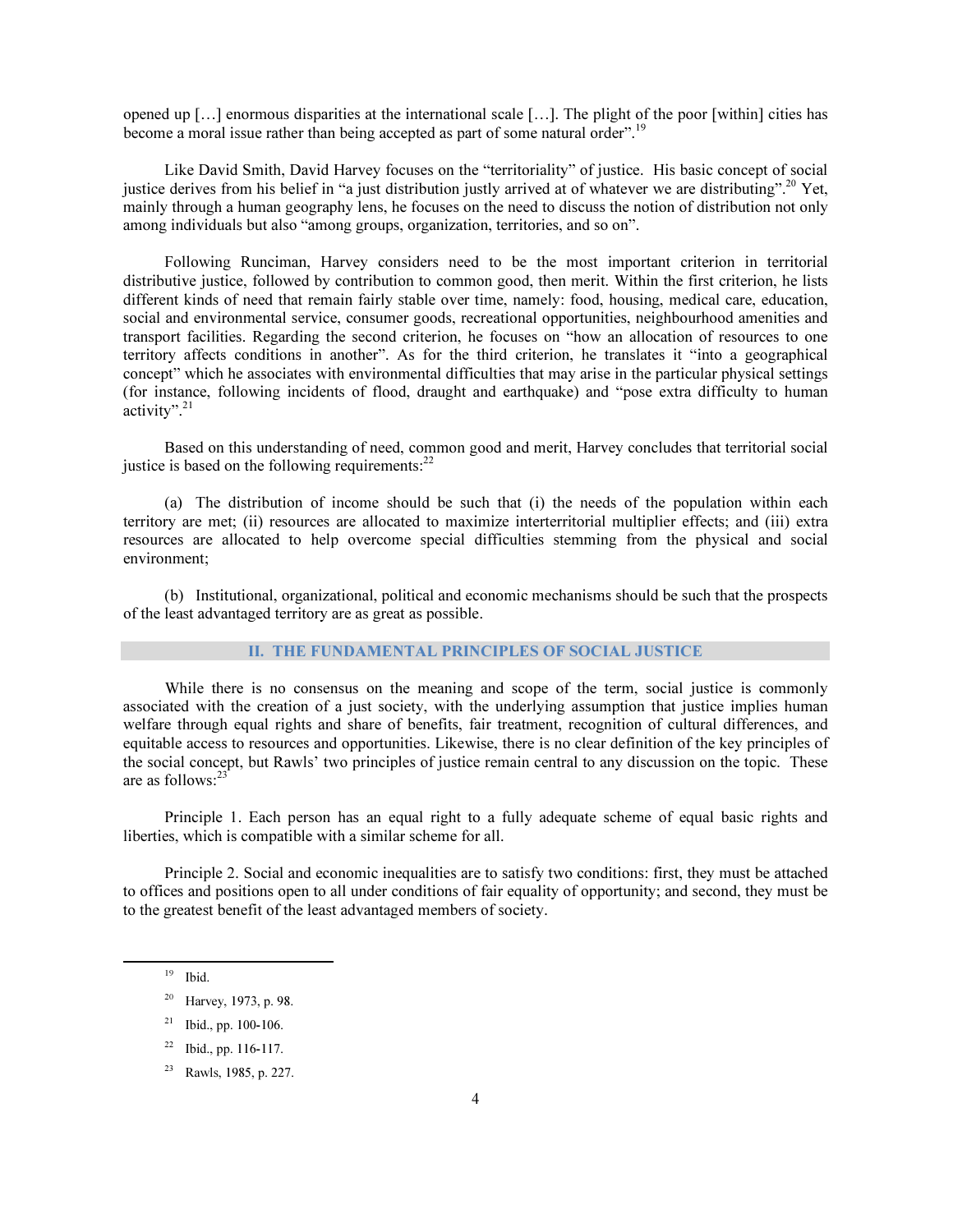This section focuses on three key terms inherent to Rawls' two principles of justice, namely, equality, equity and rights. In addition, and given the importance attached by most theorists of social justice to the principle of participation and "participatory parity" (mainly Fraser) and "the public culture of a democratic society" (Rawls), it includes participation as a fourth key value of social justice.

# A. EQUALITY

 Fair access to goods and services is a fundamental principle of social justice. Based on the belief that all human beings are equal before God and the law, the notion of "fairness" as related to access is often linked with the notion of "equality" to imply that all people, regardless of their gender, race, age, class, language, religion and occupation, are entitled to benefit from public goods and resources. These include access to livelihood, capacities, education, information, health services, employment and job opportunities. In democratic societies, the concept of equality also extends to include the political sphere, with effective decision-making processes in place to ensure an equal voice for all citizens.

### B. EQUITY

 The principle of equity derives from the recognition that the concept of fairness as equal or uniform distribution is not always possible or implementable, particularly in view of existing injustices that have prevented or reduced the ability of certain individuals or groups to gain equal access to public goods, resources and opportunities in the first place. With this in mind, equitable treatment implies that people would get a "deserved" treatment, meaning what is right for them. Hence, a just society that works towards fairness and opportunities for all its members would also strive to remove or overcome the barriers that hinder certain individuals and groups (for instance, people with disabilities and the poor) from fulfilling their potential by way of maximizing their opportunities.

# C. RIGHTS

 Rights as a key principle of social justice can be divided into the following two sub-groups: (a) legal rights, which include inherited rights, and other lawful rights such as the right to receive payment for one's jobs according to agreed terms; and (b) moral rights, which include people's basic human rights, liberties and such entitlements as the right of "giving people a say in affairs that concern them"<sup>24</sup> and the right of certain groups to particular geographic territories.<sup>25</sup> In socially just societies, moral rights, even in the absence of legal guarantees, are protected by adequate procedures, norms and rules, some of which are universally accepted, as is the case with human rights, for instance.

# D. PARTICIPATION

 Participation in the context of social justice means involving people in decisions that govern their lives. This includes not only engaging them in deciding on the kind of public services needed in their areas but also ensuring their full participation in political and cultural life. More specifically, the rationale for public participation is twofold and includes: (a) achieving better distributive outcomes; and (b) strengthening democracy. As to the second point, the notion of participation is linked to power, and participation is believed to shift existing power relationships as it strengthens the position of traditionally weak and marginalized groups and individuals *vis-à-vis* other such actors as public and social institutions.

<sup>24</sup> Smith, 1994, p. 38.

 $25$  Lee and Smith, 2004.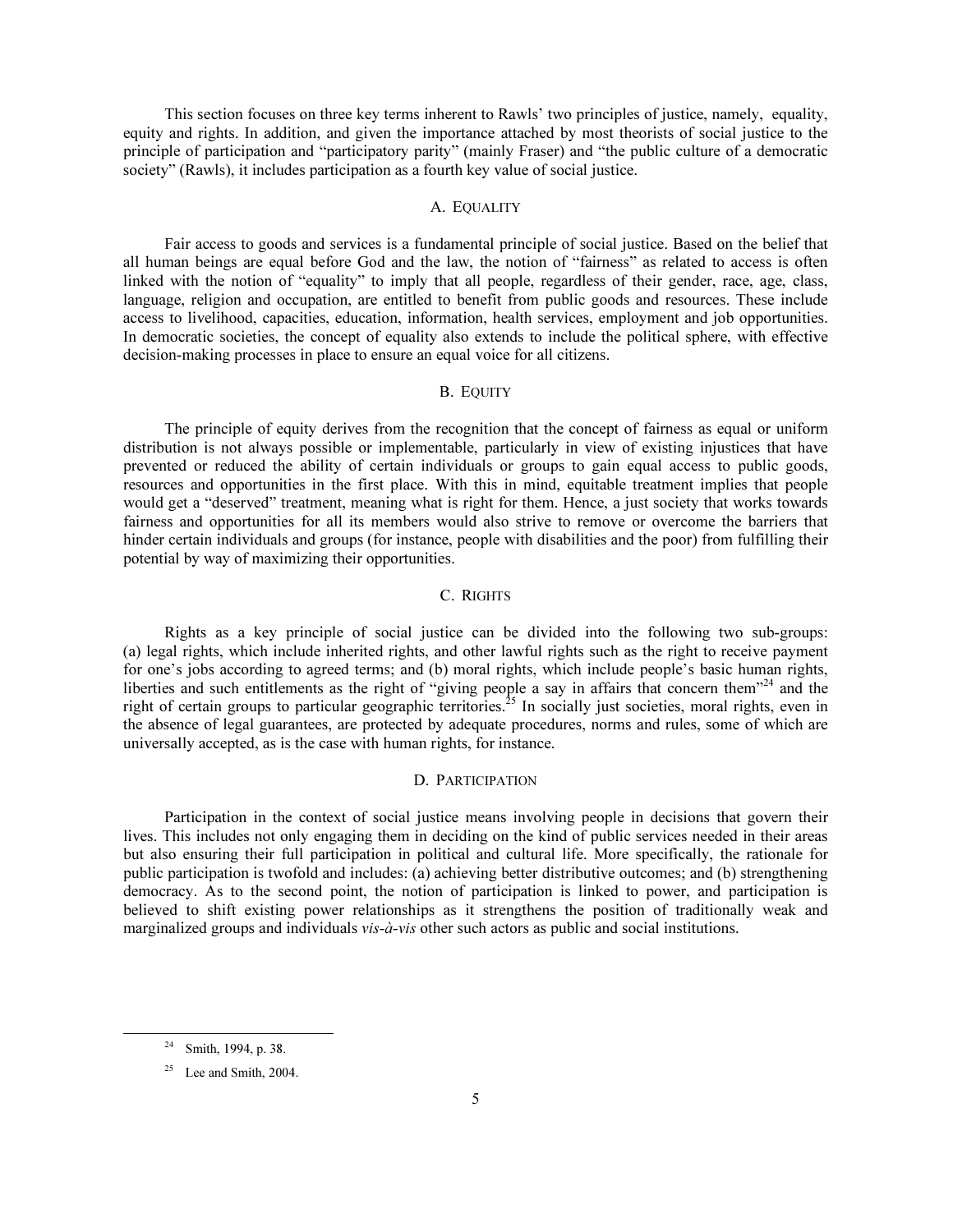#### III. TOOLS FOR SOCIAL JUSTICE

# A. EQUITABLE OUTCOMES: SOCIAL PROTECTION, SUBSIDIES AND TAXATION SYSTEMS

 Social policy is the most powerful tool to diffuse the values and attributes of social justice and ensure equity in the distribution of material and non-material goods in society. It greatly affects the well-being of individuals and communities with its set courses of actions, regulatory measures, funding priorities, taxing systems and decisions on how social benefits are accessed and distributed. More specifically, "as public action designed to expand choices and opportunities for people", public policy "simultaneously addresses aspects of social production, reproduction, protection and redistribution, as well as issues of equity, inclusion and rights"<sup>26</sup> In many countries, social policies emphasize certain key social justice principles outlined earlier, which is reflected in the due consideration they pay to fundamental human rights, equality of opportunity, equity in access to resources, developing human capacities and improving living standards for all. However, in their design, however, policies often fall short of addressing such goals.

 The failure of social policies to achieve social justice goals in many countries is often attributed to a number of interlinked concerns, namely, the disconnection between economic and social policies, the successive liberalization of services in the aftermath of the neoliberal turn and the subsequent "projectizing" approach to social protection. The access to services has become of greater concern than the question of equitable opportunity and outcomes.

 Moreover, in the wake of successive economic, political, energy and environmental crises, scholars and policymakers began rethinking social protection and social assistance schemes as part of a more comprehensive approach to social policymaking. This included short, medium and long-term social protection interventions that aimed to cushion vulnerable individuals in times of crisis, serve as macroeconomic stabilizers and provide opportunities to move out of chronic poverty and social exclusion. Many of the proposed interventions were meant to protect vulnerable individuals and families, prevent their fall into poverty and socioeconomic marginalization and/or promote their economic independence by enhancing income and access to economic opportunities, and include the following: (a) social insurance schemes that cushion risks associated with unemployment, poor health, disability, work injury and old age; (b) social assistance services for such vulnerable population groups as female headed households, the elderly and persons with disabilities, among others, which include conditional or unconditional cash transfers; and (c) subsidies, including food, housing and energy. With the aim to assist specific communities and the informal sector, other schemes, including active labour market policies, agricultural subsidies, social funds, public employment and community development programmes, are also being implemented in some countries. Transformative measures that strive to address the root causes of social and economic inequity and vulnerability, through emphasis on minority rights, social funds, tax instruments of redistribution, improved access to land and other assets, and others, have yet to be considered.

 Broadly speaking, taxation systems are considered the most basic instrument to achieve social justice from a redistributional perspective.<sup>27</sup> Typically, governments levy a mix of taxes, including personal and corporate income taxes, property taxes and wealth transfer taxes, and can excise or impose higher, or lower, taxes on certain goods. Thus, it is difficult to talk about tax fairness, as fairness depends on the purpose behind the tax, the good on which it is imposed, and the income bracket on which the burden of the tax falls. In Mexico, for instance, ample attention is given to reform the tax system in ways that address spatial variations in living standards and household income between rural and urban areas.<sup>28</sup> In other countries including the United Kingdom and the United States, progressive taxes are imposed on the income and

<sup>26</sup> ESCWA, 2009.

 $27$  Duff, 2008.

 $28$  Duclos, 2009.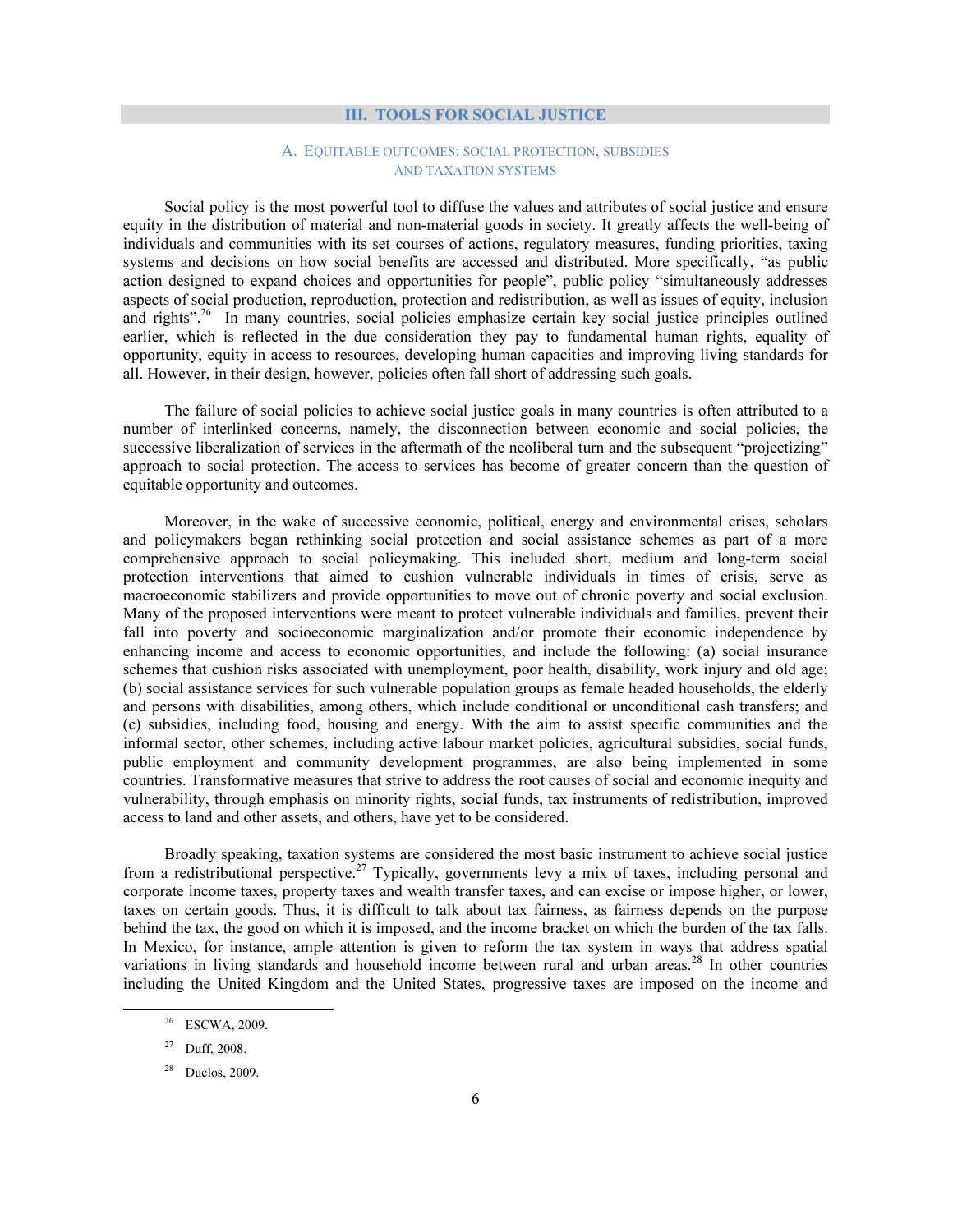certain goods, whereby the tax rate increases proportionally with the individual's ability to pay. Essentially, progressive taxation systems aim at reducing income inequality. Existing research on the topic demonstrates that progressive taxation is positively associated with the well-being of nations when these funds are redirected into providing such public services as public transportation and public education.<sup>29</sup>

 Other than redistributing national income through tax reforms, the commitment of governments to the principles of social justice is often translated into national social protection systems. However, many of these systems have been designed to alleviate poverty and manage risk for poor and vulnerable communities, rather than to empower individuals and address the root causes of their vulnerability. Typically, social protection provisions take the form of social assistance programmes, primary health-care services, housing subsidies, social pensions, conditional and unconditional cash transfers to needy families, disability benefits, financial support to the education and development of talented youth, and so forth. More specifically, these systems aim at creating social protection floors and safety nets for citizens in the face of hunger, poverty, unemployment, disability, illness and/or death. Based on the definition of the International Labour Organization (ILO), social protection floors are "sets of basic social security guarantees that should ensure, as a minimum, that, over the life cycle, all in need have access to essential health care and to basic income security which together secure effective access to goods and services defined as necessary at the national level". They can be extended to individuals, institutions and/or businesses (see box 1).

#### Box 1. Subsidies

 Subsidies are one form of social assistance that some governments extend to individuals, businesses, institutions and/or a certain economic sector, for instance, the industrial, agricultural or housing sector. The most common form of subsidies is that targeting the consumer of a certain good or the provider/producer of that good, as is the case, for instance, with fuel, construction materials, wheat and others. Subsidies can be financial (direct) or in kind (indirect). Examples of direct subsidies include cash grants and interest-free loans. Examples of indirect subsidies include tax breaks, rent rebates and low-interest loans.

Social protection floors can be "hard and minimal or well-endowed and enabling".<sup>30</sup> For example, many European countries provide their residents with many basic rights, including rights to health services, education, unemployment support, shelter, food security and pensions. In the United States, a new universal health insurance scheme has been recently introduced to enhance the social protection floor. India has guaranteed its citizens the right to information as a basic human right and is about to provide them with universal access to education.<sup>3</sup>

Whether social provisioning programmes are "universal" or "targeted" is a policy choice that depends on government resources. Universalism implies that social benefits are treated as a basic right that the entire population enjoys. Targeting, however, implies that only selected groups, typically the "truly deserving", are eligible to social benefits.<sup>32</sup> The application of targeting or universalism as the right approach varies from one place to another and depends on the type of service provided. Box 2 elaborates on this issue with reference to fuel subsidies in Thailand.

 In many countries, social policy regimes are neither purely universal nor purely targeted, but a mixture of both.<sup>33</sup> For instance, in addition to ensuring a universal access to housing, several countries, including

 $\overline{a}$ 

<sup>33</sup> Ibid.

 $29$  Oishi et al., 2011.

<sup>&</sup>lt;sup>30</sup> UNESCO, 2011.

 $31$  Ibid.

<sup>32</sup> Mkandawire, 2005.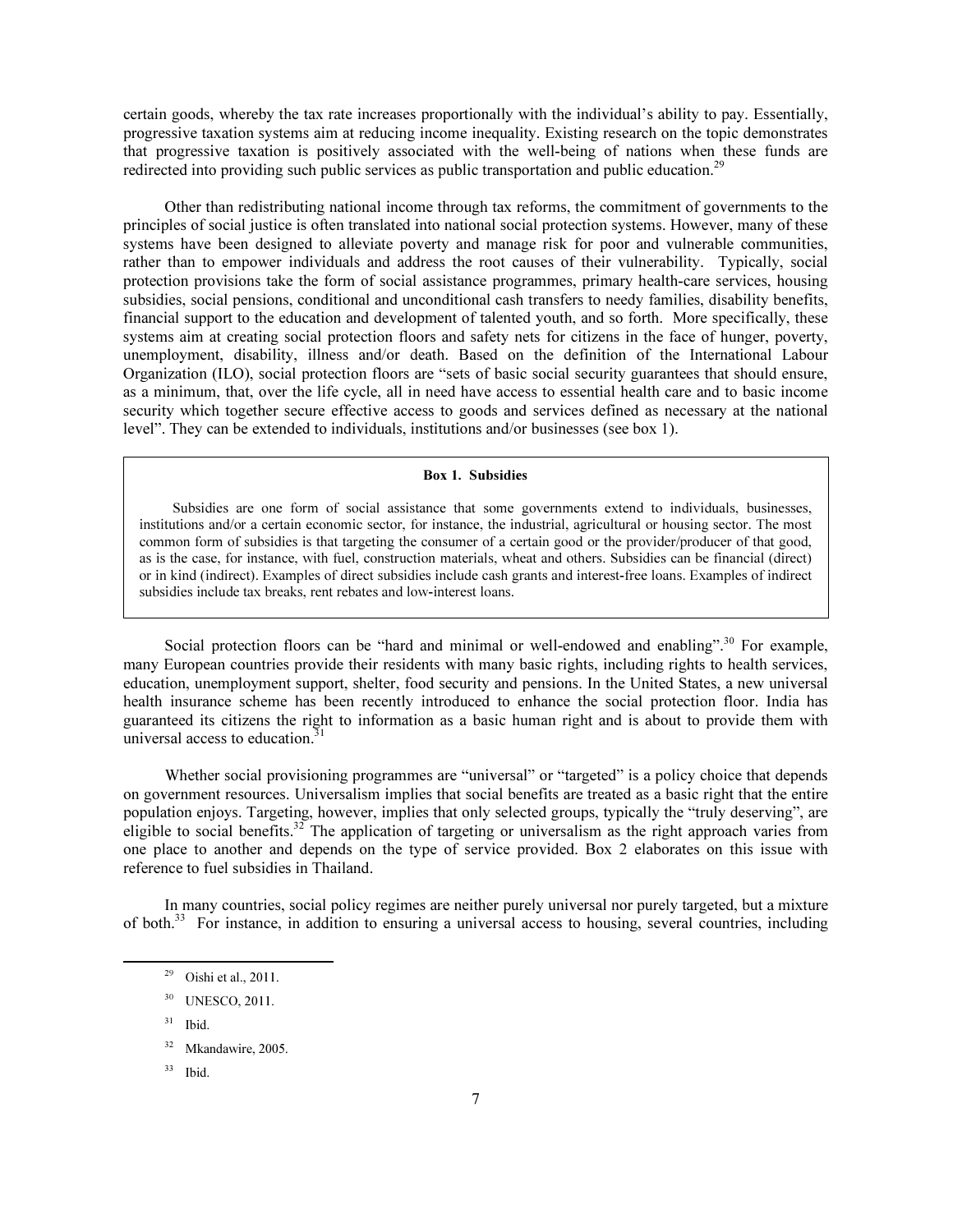Singapore, the United Kingdom and the countries of the Gulf Cooperation Council (GCC), implement various social assistance schemes that target poor and vulnerable citizens. Generally speaking, however, the social policies of most countries have, since the 1980s, tilted towards targeting as a result of the rise of the market and the decline of the role of the State in the provision of social benefits and services. Indeed, in many countries, the private sector plays a strong role in the provisioning of social services, albeit, often at a high price and higher consumer out-of-pocket payment.

# Box 2. Fuel subsidies in Thailand

 In Thailand, universal subsidies on diesel resulted in a disproportionate flow of benefits in favour of higherincome earners who consume fuel. It is anticipated that the decision to align the prices of energy (fuel and electricity) with the cost of supply, which is taken as part of reforms to deregulate the fuel market, will have further consequences on people as it will significantly underestimate subsidies. It is for this reason that the Thai Government is at present considering subsidy reforms that benefit the poor. Alternative means of supporting the poor to access energy are also being considered in case the Government decides to withdraw fuel subsidies. With a concern for the impact of alternative forms of energy on the environment, one option considered by the Government is imposing a tax on dirty fuels rather than subsidizing clean fuels. Such option is also believed "to be more effective at helping the poor and stimulating the economy than energy subsidies" as it enhances government revenues and decreases their expenditures. Noting that subsidizing clean fuel does not solve the problem of the poor, the option of targeting subsidies through introducing a fuel credit card scheme aimed at assisting the poor is also being considered.

Source: IISD, 2013.

 In Mozambique, for example, , social security systems consist of three tiers, involving basic social security (food subsidy), an obligatory social security system associated with formal employment and complementary social security administered through the private sector.<sup>34</sup> Labour laws in Mozambique have been designed without considering informal workers, most of whom have little or no access to social protection and receive little or no support from the Government and their employers. It is for this reason that significant national efforts are currently dedicated to the creation and quality of jobs as well as to ensuring that social protection covers both the formal and the informal sectors.<sup>35</sup>

 Important to note here is that, while social policy is the purview of the State, State actions almost always interact with the actions of non-State institutions, mainly those related to the market, the civil society and the family. For example, access to affordable housing in many countries is primarily determined by financial institutions and housing associations. This, in many cases, has negative consequences on poor and vulnerable groups who fail to meet the conditions of these financial institutions and associations. Yet, there are many success stories that involve the effective collaboration of the government as well as private and civil society organizations. Indeed, as international experience with social protection systems shows, the attainment of social justice is strongly reliant not only on State institutions but also on the participation and effective collaboration of a wide range of State and non-State actors in the design and implementation of social security systems that meet the people's most urgent demands and needs.

 The Proyecto Capital programme in Latin America and the Caribbean is one successful case that shows how collaboration between State and non-State agencies can be complementary (see box 3).

<sup>34</sup> UNICEF, 2011.

<sup>35</sup> ILO, 2009.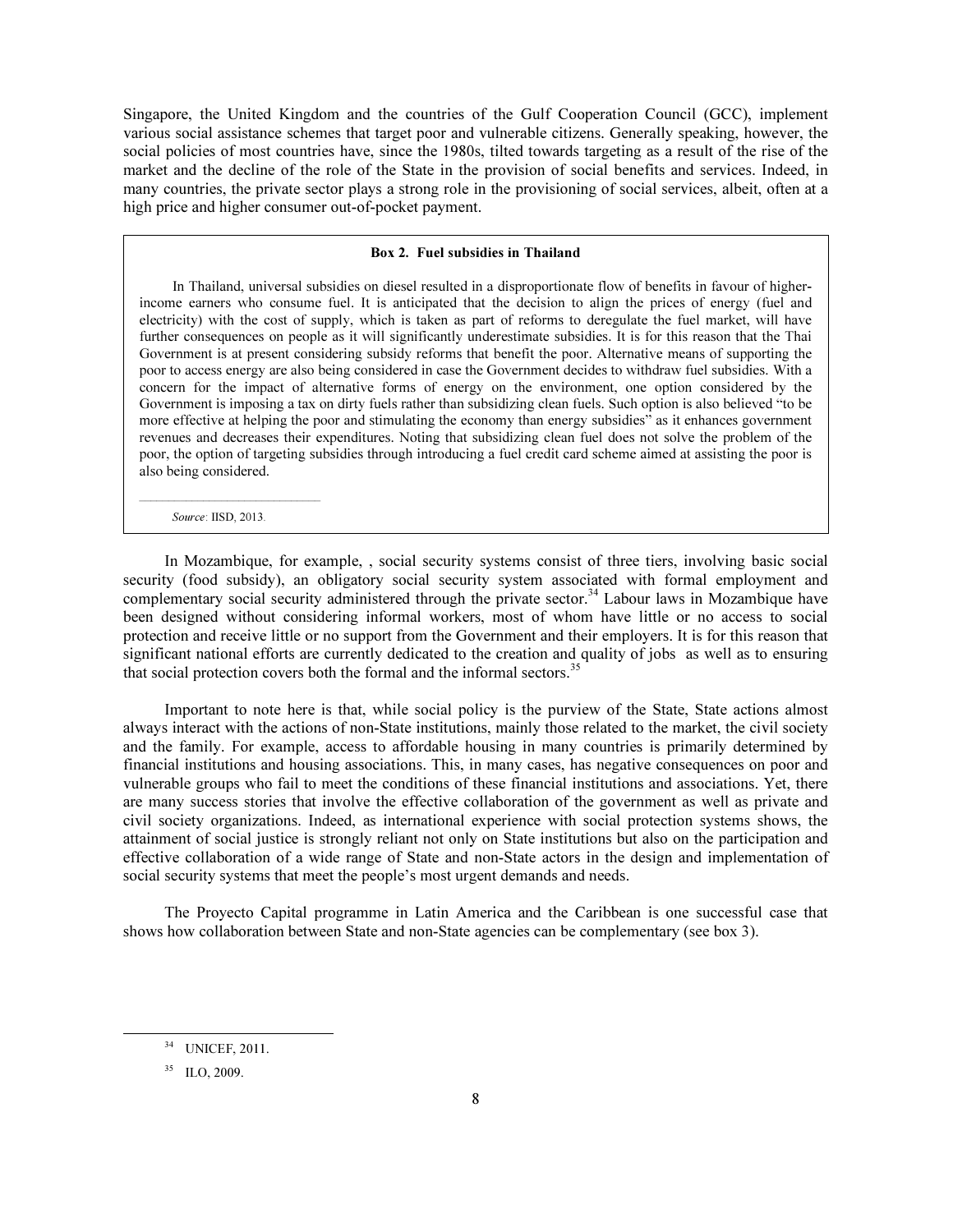#### Box 3. Proyecto Capital: opportunities for financial inclusion in Latin America and the Caribbean

 Seventeen countries in Latin America and the Caribbean have developed targeted conditional cash transfer programmes that deliver cash subsidies to disadvantages families. Access to these programmes is conditional upon compliance with such requirements assending children to school and taking them for periodic health checkups, as well as prenatal checkups for pregnant women. Around 27 million families (111 million people), which is approximately 21 per cent the region's population, benefit from such programmes.

 The Proyecto Capital initiative was developed by the Capital Foundation and the Peruvian Studies Institute as a complement to conditional cash transfer (CCT) programmes in the region. The objective of the Proyecto Capital is to support interested Latin American and Caribbean countries in developing and implementing public policies that link social protection with financial inclusion. Initiative activities include the design and implementation of projects that encourage formal financial savings, and the creation of knowledge and promotion of discussion through research and studies in such thematic areas as financial inclusion, gender and empowerment, financial education and mobile banking.

 Thanks to this intervention, and through different pilot projects, the institutions and organizations involved in CCT have made the commitment to use savings accounts as an instrument of inclusion. More than 125,105 people in the region are now benefiting from this initiative.

The long-term goal of the Proyecto Capital programme is to promote equitable development and the inclusion of citizens in social protection based on equality. It aims to strengthen the human, social, financial and physical capacities of poor families and improve their efficacy (governance) and efficiency, all of which will positively influence economic growth and market dynamics.

Sources: UNDP, 2012, p.46; and http://www.proyectocapital.org.

#### B. INCLUSIVE ECONOMIC GROWTH

 Economic planning can also play a central role in promoting social justice when approached in an inclusive way, meaning a way that recognizes the developmental needs of each geographic territory and allocates national resources equitably among the different regions with a view to maximize, on the one hand, opportunities and positive interterritorial multiplier effects; and reduce, on the other hand, the weaknesses stemming from the particular physical and social settings of each territory.<sup>36</sup>

 The objective of attaining inclusive national growth would necessarily require the collaboration of the different tiers of government. Likewise, it requires the inclusion and effective participation of private actors, civil society groups and local actors in the taking, implementation and management of investment decisions targeting their localities. Box 4 further clarifies what is meant by inclusive growth.

# Box 4. Inclusive growth

 "Inclusive growth is both an outcome and a process. On the one hand, it ensures that everyone can participate in the growth process, both in terms of decision-making for organizing the growth progression as well as in participating in the growth itself. On the other hand, it makes sure that everyone shares equitably the benefits of growth. Inclusive growth implies participation and benefit-sharing. Participation without benefit-sharing will make growth unjust and sharing benefits without participation will make it a welfare outcome."

Source: UNDP, International Policy Centre for Inclusive Growth (IPC-IG), available from: http://www.ipc-undp.org/growth.do.

<sup>36</sup> Harvey, 1973.

 $\overline{a}$ 

\_\_\_\_\_\_\_\_\_\_\_\_\_\_\_\_\_\_\_

\_\_\_\_\_\_\_\_\_\_\_\_\_\_\_\_\_\_\_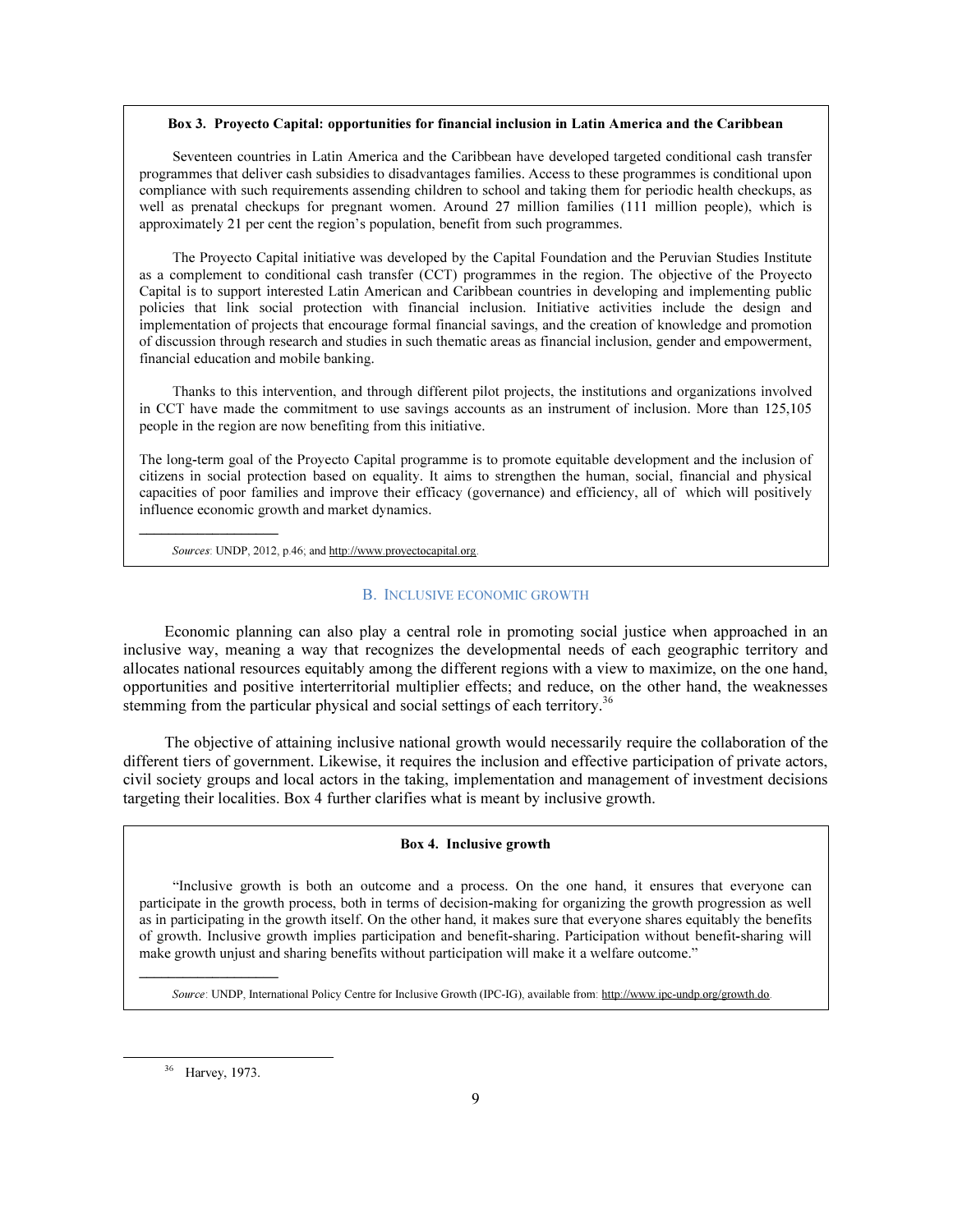Many countries have successfully adopted inclusive economic development models and regional development policies that combine economic concerns (for instance, global or regional competiveness), social concerns (achieving social justice, reducing unemployment, promoting regional cohesion, and others) and spatial planning concerns (for instance, urban sprawl management, road infrastructure upgrading and land use regulations). Their experiences are important to learn from.

#### 1. Lessons from East Asian countries

 East Asian countries started to develop national strategies for inclusive economic growth as early as the 1960s and 1970s. Their experiences are recognized today to have succeeded in "developing mechanisms for effective dialogue in their societies and setting priorities for public actions to foster inclusive growth".<sup>37</sup> Some observers of the East Asian experience believe that the success of development planning in such countries as Indonesia, Japan and Malaysia is linked to several factors, mainly, guiding visions, a participatory policymaking process and the mobilization of all concerned actors toward the realization of agreed-upon developmental goals, which often focus on balancing economic growth with social development, as was the case with Japan's third to sixth five-year economic plans.

 The economic recovery of Japan following World War II is particularly informative knowing that, in only seven years, the national economic plan, dubbed as the Income Doubling Plan of 1960, succeeded in prompting Japan to the status of a developed country and to the world's second largest economy in the 1970s. The importance of this Plan is mainly attributed to the following: (a) its ability to serve as a guiding vision for both public and private actors; (b) its strong focus on the development of human resources and on education, training and technology; (c) its approaches to correct exiting income gaps, productivity differential and socioeconomic gaps in other fields; and (d) its emphasis on combating poverty through strengthening social security and social welfare measures. Most importantly, the success of this Plan provides lessons on the need of linking economic planning objectives with social development objectives in order to simultaneously achieve economic growth and social security, with social security being one of the main tools to achieving social justice.<sup>38</sup>

 Until today, the Japanese experience in economic planning continues to be informative. While in many countries across the world, including Arab countries, the visions and objectives, especially socially motivated ones, articulated in development plans are not followed by real action, Japanese plans are implemented effectively. This is attributed to the participation of the implementing ministries in the planning process, which raises their responsibility and binds them to implementing the contents of the plan.<sup>39</sup>

# 2. Lessons from Western Europe

 In addition to national development policies, Western European countries have introduced regional development policies and "integrated regional development plans and strategies, designed and delivered by partnerships of regional and local actors".<sup>40</sup> The prime objective of these plans is to promote the balanced development of all territories across national boundaries. More specifically, the rationale for introducing such plans is a combination of economic, social, political and spatial factors. For instance, the motivation of Scotland and Nordic countries to introduce a regional policy was always explicitly linked with such objectives as reducing unemployment, achieving social justice, promoting regional cohesion, and guiding settlement structures and the spatial distribution of the population.

<sup>37</sup> Sakamoto, 2013.

<sup>38</sup> Ibid.

<sup>39</sup> Ibid.

Bachtler and Yuill, 2001, p. 13.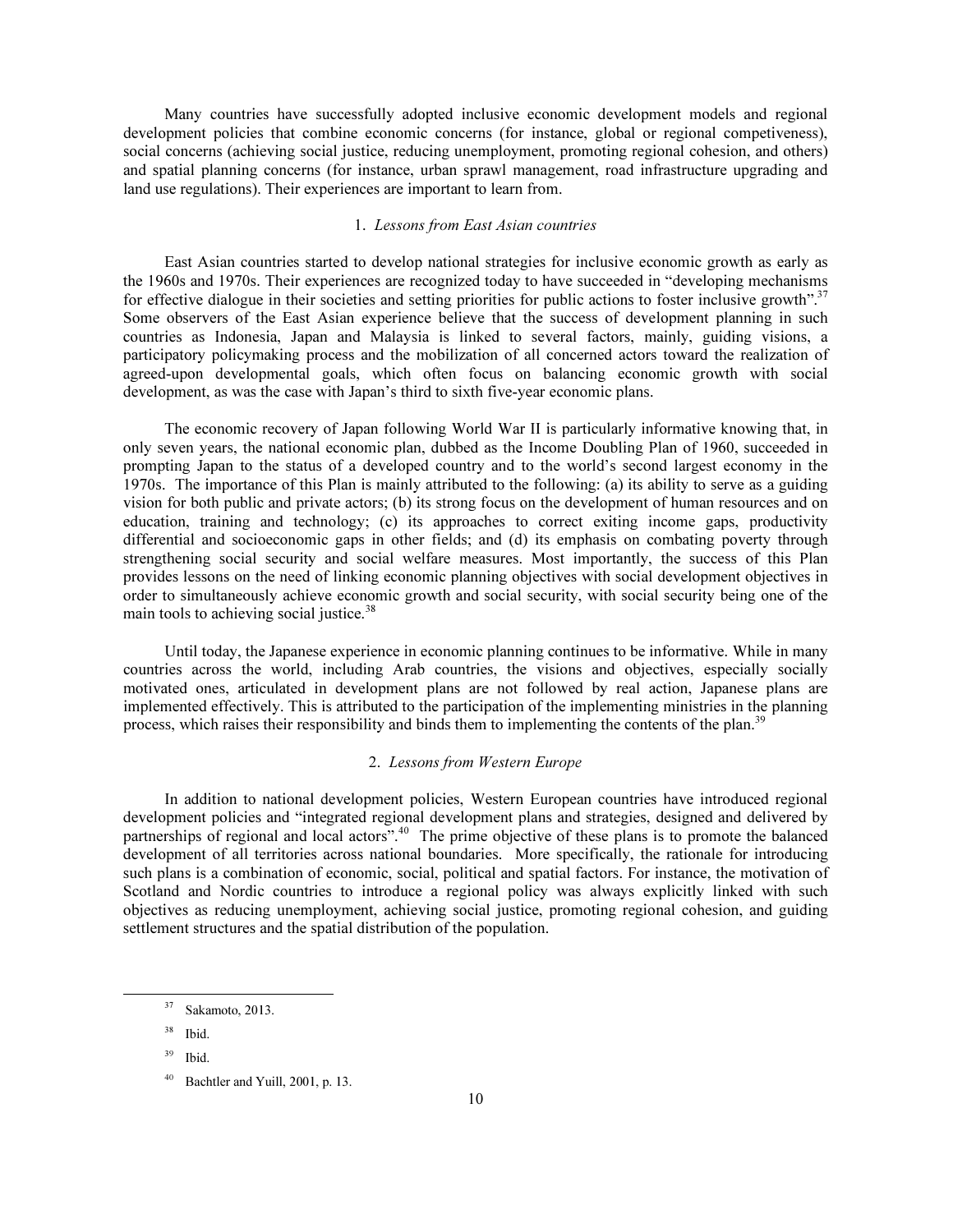The current Norwegian regional policy still adheres to the above-stated objectives and pays due consideration to peripheral communities and to maintaining their settlement patterns and ensuring equal living conditions in all parts of the country. Moreover, Norwegian public services and generous welfare benefits are extended to all parts of the country in an effort to reduce out-migration from peripheral regions. Accordingly, a series of measures have been implemented in recent years to particularly limit the outmigration of women and young people. These measures involve revisions to the income tax system and special programmes that encourage the involvement of women and youth in community life and local activities. In fact, this social focus is now considered the third pillar of Norwegian regional policy alongside its "broad" and "narrow" economic concerns.<sup>41</sup>

 Regional policies definitely constitute an important aspect of Norway's planning toward social justice. Equally important is the Government's Sovereign Wealth Fund that reinvests dividends from oil in human development and the provision of quality services.

# C. PARTICIPATORY SPATIAL PLANNING

 Many countries have adopted, with varying degrees of success, participatory tools and methods and participatory decision-making processes to promote social inclusion and social justice. Specifically, the inclusion and participation of poor and traditionally excluded groups in decisions related to the allocation of public resources has been promoted for two reasons: (a) to ensure that the often limited public resources address local priorities and build on existing local knowledge; and (b) to build local commitment to positive change since people are more likely to buy in and adhere to a proposed development plan if they take an active role in its elaboration and implementation.

 This section will look at two successful methods, namely, participatory enumerations and participatory budgeting, and how they contribute to the objective of promoting social justice.

# 1. Participatory enumerations

 Spatial planning requires reliable data and information on the physical, social, economic, cultural and environmental conditions of the area in question. Data is, however, not always readily available. Actually, in many areas of the developing world, especially rural and informally developed urban areas, such reliable data is insufficient or does not exist at all.

 Some countries, including Ghana, Kenya, India, Namibia, South Africa, Tanzania, Thailand, Uganda and Zimbabwe, use participatory enumerations, which typically involve partnerships between local people, planners and local authorities, as a strategy to collect reliable data and information on the physical, social, economic, cultural and environmental conditions of local areas. Rather than relying on external experts, local people themselves are entrusted with the enumeration task. This includes conducting household and livelihood surveys, area profiling, area mapping and the identification of areas prone to risk, among other issues. Following the data collection process, local people, together with planners, analyse the collected data and identify and articulate development options and strategies aimed at improving their living conditions.

 It is believed that the participatory nature of this approach can potentially contribute to inclusive and socially just interventions that respond to the needs and desires of people. Typically applied in the upgrading of informal settlements, participatory enumerations provide vital information on people and housing that may be affected by settlement development or regularization plans. The data collection process strengthens people's position as they become more aware of the implications of development decisions. Hence, it enables them to negotiate area upgrading and development decisions more effectively amongst themselves and with

<sup>41</sup> Bachtler and Yuill, 2001, p. 13.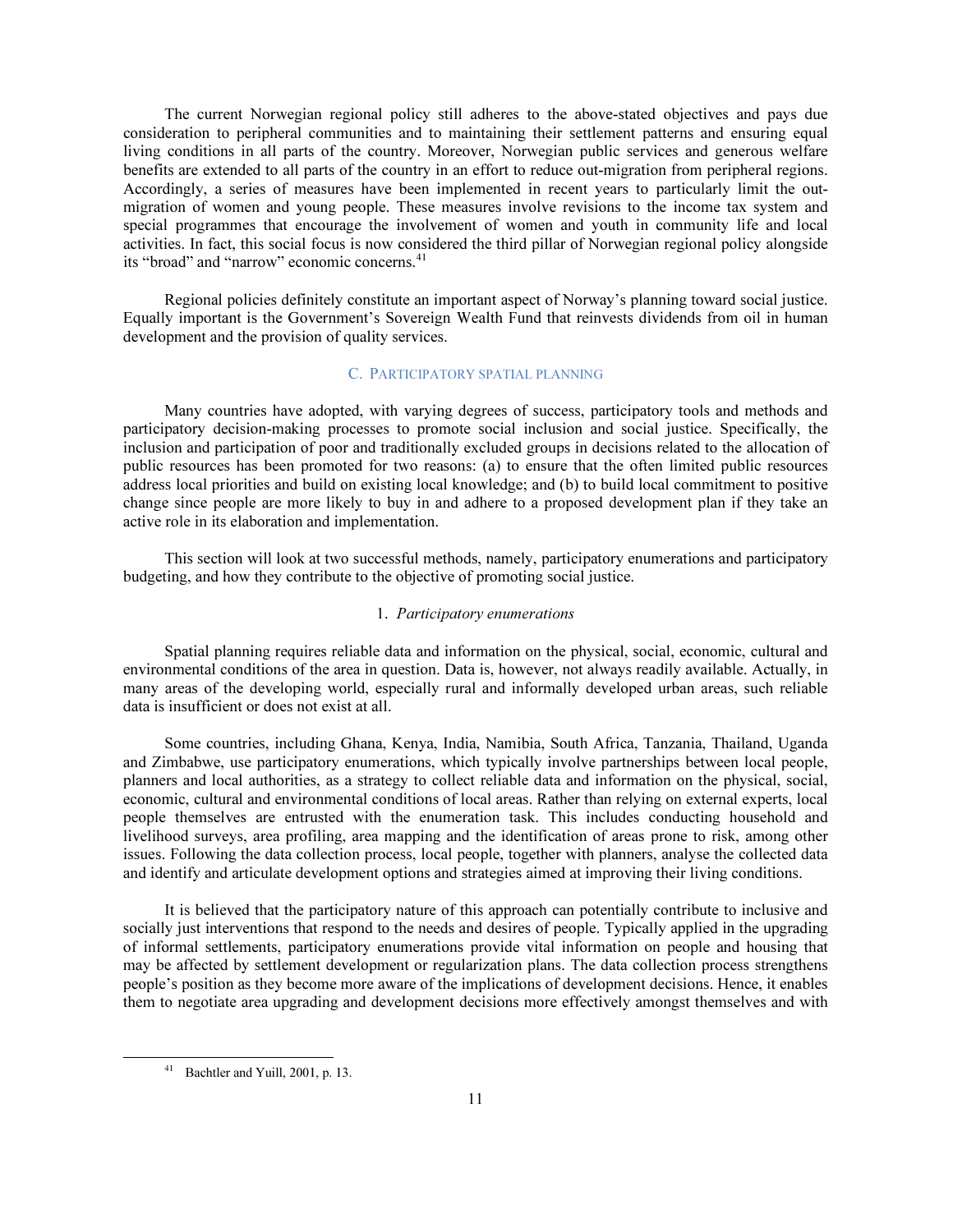concerned local authorities and other decision-makers. Another advantage of this approach is that it adds transparency to the planning process, thereby increasing its acceptance by targeted groups.

 In Zimbabwe, for instance, community-led settlement mapping and enumeration was successfully carried out in Magada, a large informal settlement on the periphery of Harare. Supported by members of the Zimbabwe Homeless People's Federation, teams that also included local residents worked on mapping and numbering all the plots in the settlement. It is believed that this participatory enumeration process has brought major positive changes to the settlement. Specifically, it resulted in an agreement between residents and their community organizations to work closely with local and national government officials on devising solutions to improve the settlement conditions, including road layout and water and sanitation systems. This was the first time that a local government in Zimbabwe agreed to support upgrading an informal settlement. The upgrading plans developed for Magada are also the first in the country to stem from a truly participatory process that involved residents in articulating their priorities and in influencing the upgrading plans for the settlement.<sup>42</sup>

# 2. Participatory budgeting

 Participatory budgeting (PB) is one of the most progressive participatory methods to engage citizens in development decisions related to their neighbourhood. This method is applied in Brazil, particularly in Porto Alegre, where it emerged in 1989, as well as in numerous cities in Africa, Asia, Europe and Latin and North America.

 PB is a democratic decision-making process and a type of participatory democracy in which ordinary citizens, through such legitimate civil society organizations as neighbourhood associations, identify, prioritize and decide on how to spend a part of the municipal budget allocated for their area. In Porto Alegre, for instance, both small improvements and big-scale public investments are decided by means of PB processes.

 Generally speaking, the PB process consists of three stages: (a) a first general popular assembly during which the municipality presents its investment plan for the year to interested residents, who all have the right to attend, and during which citizen representatives from all regions are elected; (b) the delegates then decide on spending priorities and develop specific proposals on the basis of focused discussions and unofficial meetings with area residents; and (c) a second general popular assembly during which delegates vote on the proposals to be funded. Proposals that receive the highest numbers of votes are implemented.<sup>43</sup>

 As to the contribution of PB to social justice, Brazil's PB experience shows that public spending is prone to be more equitable when people are involved in the decision-making regarding local public investments. The transparency of the process typically leads to mutual trust between government authorities and citizens, who are both believed to gain greatly from the process. By giving citizens more control over budgeting decisions that are traditionally considered a privilege of municipal deputies and local governments, participatory planning also renders governments more accountable and empowers social society at large. $44$ 

# D. SOCIALLY RESPONSIBLE CORPORATE BEHAVIOUR

 In a world dominated by the market logic and faced with increased global competition, private enterprises play a large role in building a just/unjust society. In the pursuit of profit, many corporations act socially irresponsibly by, for instance, exploiting their employees and cheating their customers and the

<sup>&</sup>lt;sup>42</sup> For more information, see: http://www.iied.org/why-enumeration-counts-documenting-undocumented.

 $43$  de Souza, 1999.

<sup>44</sup> Ibid.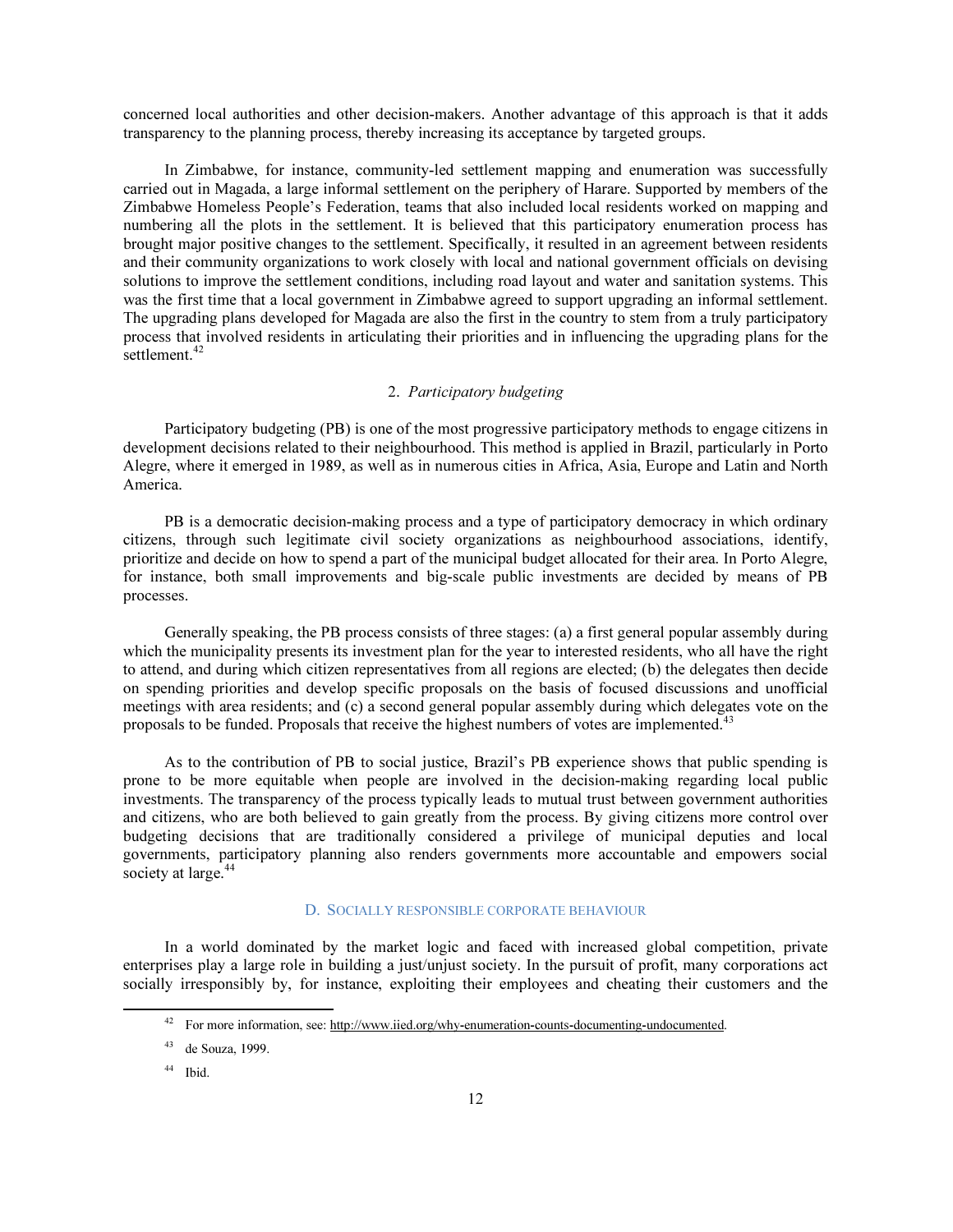government, whereas others are more socially conscious. They engage in profitable investments and simultaneously contribute to public good through, for instance, donating to charities and supporting community activities, and to the attainment of social justice through socially responsible behaviour, by treating their workers and customers with respect and dignity, providing them with decent living wages, paying taxes and abiding by laws, among others.

 It is believed that the engagement of corporations in social justice has positive direct impacts on national economic growth and development. Particularly, Scandinavian countries rank high in terms of their corporate behaviour. In 2003, the World Economic Forum placed Denmark, Finland and Sweden very highly in terms of the ethical behaviour of their national corporations, and at the same time ranked them among the most competitive economies in the world.<sup>45</sup>

 According to Campbell, the tendency toward socially responsible corporate behaviour varies from one country to another. Generally speaking, however, corporations with relatively weak financial performance and those operating under unhealthy and non-profitable economic conditions, including environments that are very highly competitive as well as those which are not competitive at all, are less likely to be socially responsible in their actions. Corporations are likely to act in a socially responsible manner if (a) their actions are governed by strong and effective regulations that are developed and enacted through a negotiation process that involves government institutions, corporations and the other concerned actors; (b) they belong to trade or employer associations that foster socially responsible behaviour; (c) they engaged in institutionalized dialogue with a such actors as trade unions, employees, community groups, and investors; and (d) they operate in contexts where socially responsible behaviour is institutionalized, for instance, in business school curricula, business publications and conferences in which corporate managers participate.

 This implies that the involvement of both State and non-State actors is important to ensure that the behaviour of corporations does not contradict or threaten the State's commitment toward socially responsible action. More specifically, socially responsible corporate behaviour depends on the presence of institutions beyond the market, including independent organizations, non-governmental organizations (NGOs), social movements, and the press, that could monitor the actions of corporations and ensure that their behaviour is "responsive to the interests of social actors beside themselves" and get active to change this behaviour when necessary.<sup>46</sup>

 The new labour policies in Mozambique, for instance, are intended, in part, "to promote social justice by reducing the impact of unacceptable working conditions on the welfare of workers and their families".<sup>47</sup>

# E. COMMUNITARIAN ETHICS AND CIVIC ENGAGEMENT

 The notion of public or common good is central to the social justice theory. Yet, investment in the common good can only be realized through the promotion of common visions and values that prompt each individual in society to work and act for the well-being of all. Such shared perceptions and values can only be cultured and sustained through concerted national efforts to promote communitarian ethics and civic engagement in political and social issues of common concern.

 Communal values and social standards and traditions that prevail in a certain society are pivotal to communitarian ethical thought. Communitarian ethics specifically emphasize the strong connection between people and encourage their collaborative action for the greater good of society which could sometimes surpass the particular needs or interests of the individual or of one particular social group or organization. Hence, it focuses less on the individual and individual rights and more on communal responsibilities,

 $45$  Campbell, 2007.

<sup>46</sup> Ibid.

<sup>47</sup> ILO, 2009, p. 27.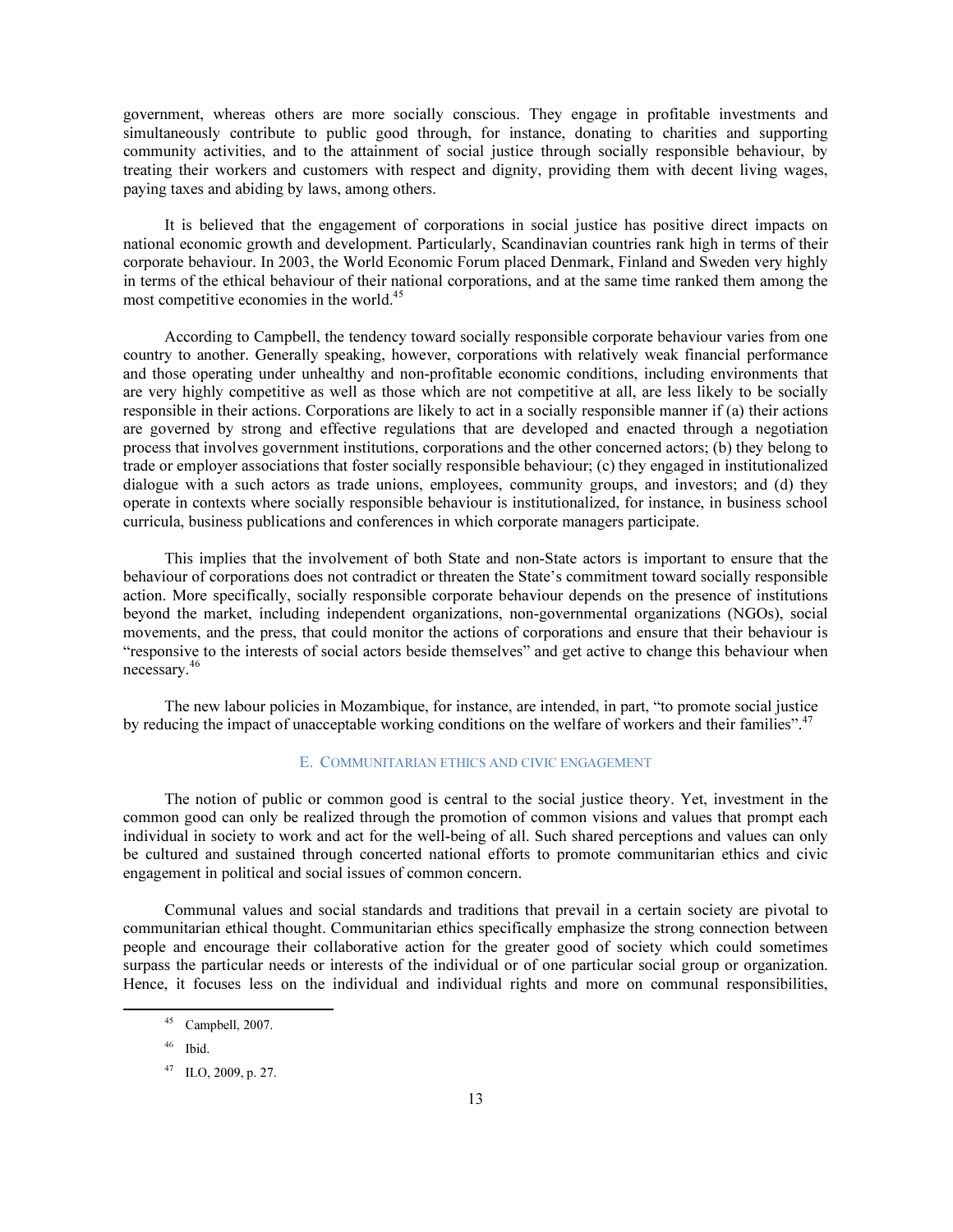community being "anything from the nuclear or extended family to the political state or nation".<sup>48</sup> In addition to the ideal of common good, another basic principle of communitarian ethics is equal access and participation of all citizens in the power structure of society.

 Likewise, the concept of civic engagement emphasizes the notion of participation and the well-being of all. According to Thomas Ehrlich, "[c]ivic engagement means working to make a difference in the civic life of our communities and developing the combination of knowledge, skills, values and motivation to make that difference. It means promoting the quality of life in a community, through both political and nonpolitical processes."<sup>49</sup> More specifically, civic engagement is used in reference to both individual and collective actions that address issues of public good and concern. On another level, the principle of civic engagement is tightly linked to the principle of democratic governance and the right of people to decide on how public and communal resources are allocated and to have a say in the articulation and implementation of policies that best serve the public good and include, among others, education reform, tax reform and labour market reform.

 Governments, educational institutions, the media, and civil society have a central role to play in strengthening communal moral bonds, nurturing shared social values and promoting collective action and responsibility towards the equitable protection of society's public goods. The "Building Movement Project", an initiative based in the United States that works towards social justice through nurturing common values and empowering civic action, is one good example to learn from (see box 5).

#### Box 5. Building Movement Project, United States

 For over a decade, the "Building Movement Project" has been advancing the potential for non-profit organizations to have an impact on building movements for progressive social change. Specifically, the Project aims to build a strong social justice ethos into the non-profit sector, strengthen the role of non-profit organizations in the United States as sites of democratic practice, and promote non-profit groups as partners in building a movement for progressive social change.

 To this end, the Project develops research tools, training materials and opportunities for partnership that bolster the ability of non-profit organizations to support the voice and power of the people they serve. It brings people together, sharing best practices and building bridges that lead to policies and approaches that support equity, fairness and sustainability.

 With its practical resources, the Project helps organizations align their social justice principles with their operating practices, innovate to meet the needs of the communities they serve and face the challenges of the external environment. On another level, the Project offers a space for organizations and their allies to rethink how to engage their constituents and create more impact with their work. It also provides alternatives to the current assumptions and expectations of how non-profit organizations should be run.

 Specifically, the Building Movement Project has worked with individual networks "to promote civic engagement as a way to enhance services, create strong communities, and promote progressive social change". Core strategies adopted by the Project include: (a) identifying and working with social service organizations as sites for social change; (b) supporting young leaders who bring new ideas and energy to social change work; and (c) listening to and engaging people who work in social change organizations, especially grassroot and community-based groups, to strengthen their ability to shape the policies that affect their work and the communities they serve.

 It is believed that through the efforts of the Project, many thousands of constituents across the nation are engaging with their communities in new ways, and an increasing number of service providers continue to ask how to incorporate meaningful social change into their organizations.

Source: www.buildingmovement.org (extracted with adaptations).

 $\overline{\phantom{a}}$  , and the set of the set of the set of the set of the set of the set of the set of the set of the set of the set of the set of the set of the set of the set of the set of the set of the set of the set of the s

 $\overline{\phantom{a}}$  $\overline{a}$ 

<sup>48</sup> REGIS University, n.d.

 $49$  Ehrlich, 2000.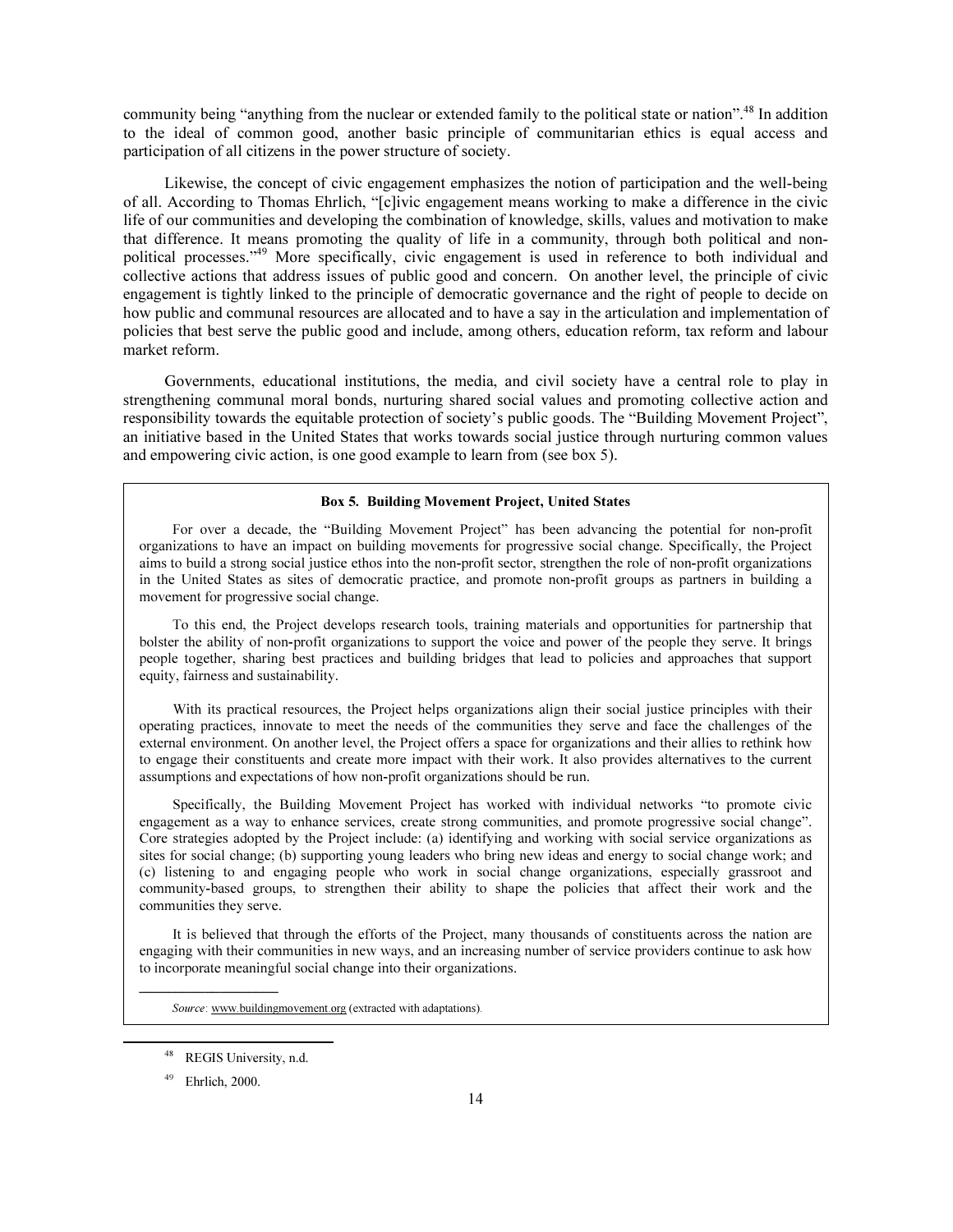# IV. CHALLENGES TO ACHIEVING SOCIAL JUSTICE IN ARAB COUNTRIES

# A. SOCIAL INJUSTICE AND EXCLUSION AS A KEY PROBLEM FACING ARAB COUNTRIES

 The social contract that most Arab countries adopted in their post-independence period was essentially a "rent-based" contract, namely, "one where the population exchanged political freedom in return for the provision of certain services, such as state employment, access to public healthcare and education and exemption from or low taxation".<sup>50</sup> This, however, came to a gradual end in the 1980s, when, motivated by the Structural Adjustment Policies of the International Monetary Fund and the World Bank, Arab countries, like many other countries in the world, moved towards a new development paradigm that gave primacy to economic liberalization and market-oriented policies. This new path implied a major change in the welfare role of the State and in public expenditures. In many countries, State-owned enterprises were sold, subsidies cut, taxes increased, and employment guarantees removed. By and large, no alternatives were provided.<sup>51</sup>

 Many observers of the current situation in Arab countries agree that the growing popular demand for transformative change in the region has fundamentally been a reaction to "systematic exclusion" of the greater part of the Arab population "from the benefits of economic growth and from decisions which affect their lives".<sup>52</sup> Indeed, a closer look at Tunisia's "Jasmine Revolution", and the similar popular uprisings that it instigated in other Arab countries, reveals social injustices and inequalities as a root cause behind the region's recent revolutionary protests and political instability.<sup>53</sup>

 As well-known by now, the "Arab Spring" came as a reaction to a host of factors, including high unemployment rates (particularly amongst women and the youth); huge income inequalities; widening regional disparities; inadequate social services; strained infrastructure; institutional corruption; and repressive political regimes. Public discontent and sense of social exclusion has been particularly fuelled by the biased allocation of resources, lack of transparency in governance systems, unfair competition for jobs, and the concentration of crucial national assets in the hands of the political and economic elites, with the majority of citizens denied their right to benefit from the dividends of economic growth.

 The UNDP Arab Human Development Report of 2009 and Arab Development Challenge Report of 2011 present alarming data on the human development conditions in the Arab region. While trends vary across countries, depending on their particular historical and political circumstances, indicators show that access to the labour market and to the health and education sectors have been acutely critical in most countries. In view of growing inflation and rising prices, access to food and basic services has also been critical for those whose income falls below national poverty lines.<sup>54</sup> In addition, access to adequate housing, infrastructure and services has been a challenge in many countries, especially middle-income countries with high urbanization rates.<sup>55</sup>

 Existing social protection systems have neither been able to response to people's needs nor adapt to emerging circumstances. For instance, despite the fact that some Arab countries, namely, Algeria, Bahrain, Kuwait, Saudi Arabia, and Tunisia, have introduced some sort of social assistance compensation for their unemployed nationals, such benefits are mostly insufficient. On the whole, unemployment benefits in the

- <sup>52</sup> UNDP, 2011.
- <sup>53</sup> Hamann, 2011, p. 1.
- <sup>54</sup> ESCWA, 2013.
- <sup>55</sup> ESCWA, 2011.

<sup>50</sup> UNDP, 2011.

<sup>51</sup> ESCWA, 2013.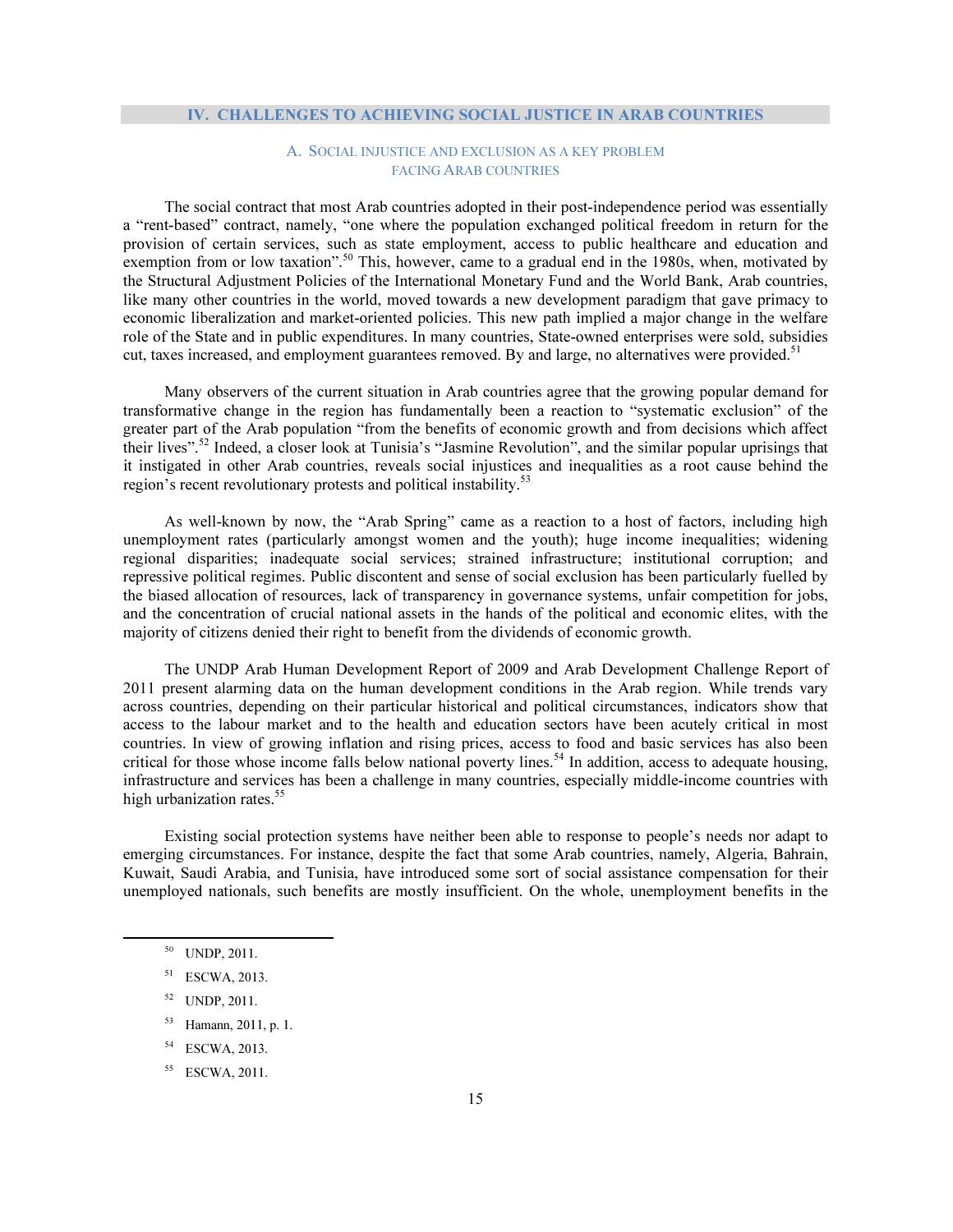Arab region are the lowest in the world.<sup>56</sup> The segmentation of the labour market has meant that those who are not employed in the formal sector are not covered by national pension schemes. The low participation of women in the labour force has also led to their low coverage in national pension schemes.<sup>57</sup>

 Despite regional variations in scale and intensity of social problems, analysts believe that all Arab countries need to rethink their social contracts, economic growth models, governance systems, and legislative and regulatory frameworks in more inclusive and socially just ways<sup>58</sup> This section builds on these views And, specifically, argues that safeguarding social justice values would require: (a) integrating the social and economic dimensions of development; and (b) implementing governance reforms.

# B. INTEGRATING THE SOCIAL AND ECONOMIC DIMENSIONS OF DEVELOPMENT

 Many Arab governments are quite eloquent in expressing their commitment to the principles of social justice in their social policies, economic visions and development strategies and plans. For instance, the "Economic Vision 2030" for Bahrain recognizes the linkage between economic success and a thriving just society where "[e]very individual can make a worth-while contribution to society given the means and presented with the opportunity". Specifically, it identifies justice with fairness which it associates with: (a) free and fair competition and transparency in all actions of both public and private sectors whether these actions involve "employment, land for public auction or the outcome of a tender"; and (b) ensuring that laws that combat corruption are justly enforced.

 No doubt such objectives and principles as the ones promoted by Bahrain are very pertinent. Yet, they cannot be effectively realized if economic and social policies continue to be addressed separately, as is the case in many countries. The attainment of social justice is highly dependent on the policy frameworks and institutional set-ups and coordination mechanisms put in place to ensure that the goals of social justice are met.

 The role of the welfare State that certain Arab governments, particularly the oil-rich Gulf countries, are still playing is not enough on its own to attain social justice. Social justice requires more than providing poor and vulnerable groups with basic services, housing subsidies, land grants, basic education, and health care, and the like. It requires the development and adoption of comprehensive national development visions that can promote economic activity and simultaneously safeguard social justice values by: (a) ensuring the fair redistribution of society's public goods and resources; and (b) acknowledging and recognizing people's most basic needs and rights, including the right to decent work, the right to adequate shelter and well-being, the right to basic health, and the right to participate in social and political life. The Japanese Income Doubling Plan presented earlier in this paper is a good example to learn from.

 The need for an integrated approach is most obvious when it comes to the employment challenge, which is by far the biggest challenge facing the region. UNDP challenges views that attribute the high unemployment rates in the region to poor education and a mismatch between educational outcomes and market demands. Instead, it argues that high unemployment rates, including among educated and skilled workers, are essentially the result of a demand-side problem instigated by "unfavourable macroeconomic conditions that inhibit investment in fixed capital and productivity growth, accompanied by inadequate growth of labour income". Accordingly, the UNDP report contends that the challenge of creating jobs in the region can "only be addressed through policies that carefully manage the demand -side and enhance labour insurance". To this end, it highlights the need "to adopt more accommodating macroeconomic and sectoral

<sup>56</sup> UNDP, 2011.

<sup>57</sup> ESCWA, 2013.

Hamann, 2011; UNDP, 2011; ESCWA, 2013; and Sakamoto, 2013.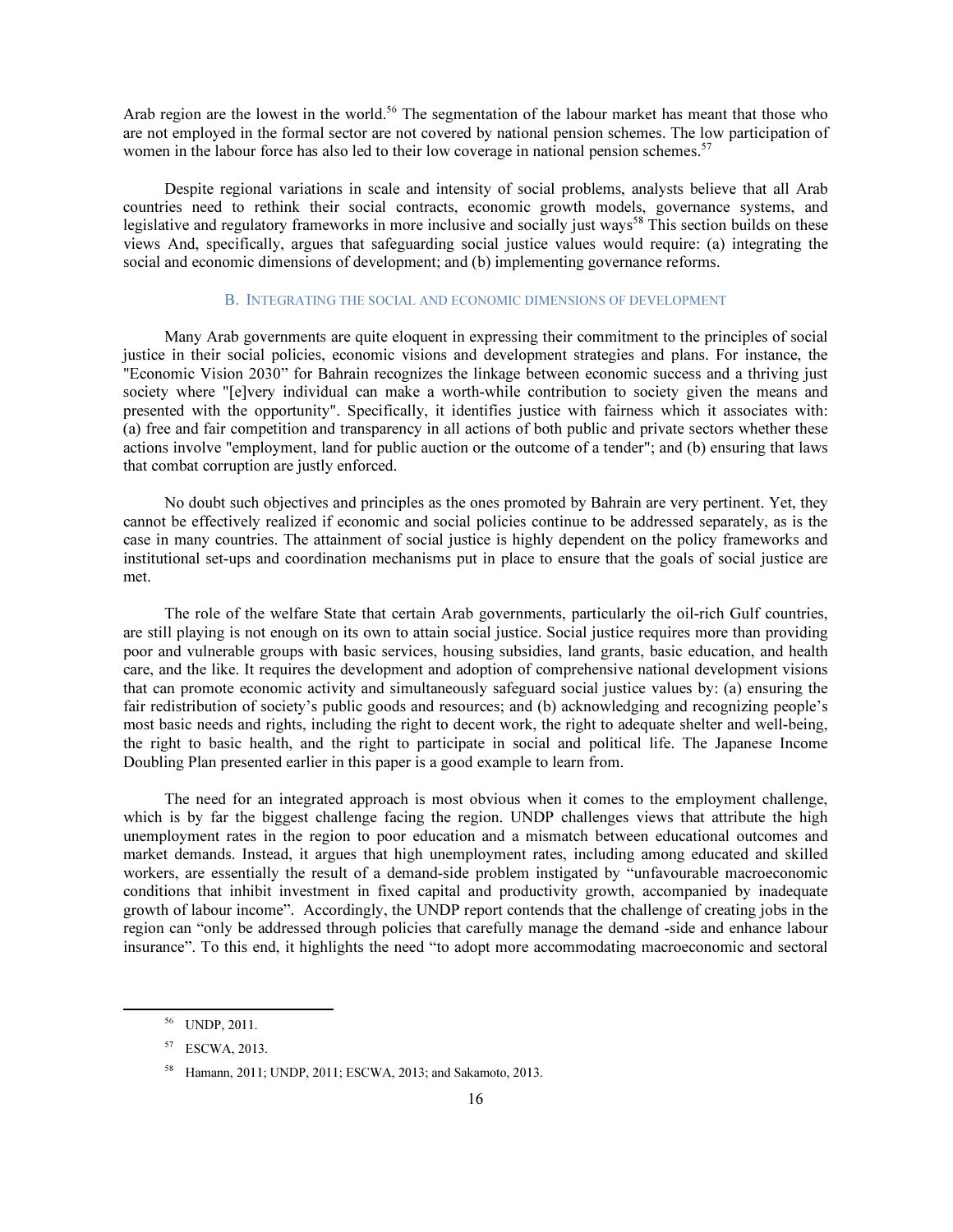policies" that "encourage more investment in the productive sectors" and ensure, at the same time, that the potential power of the working-age population results in real growth.<sup>5</sup>

 Obviously, there is no standard solution that can be applied to all countries as the needs, capacities, policy choices, and development priorities differ across countries. What is to be generalized and emphasized, however, is that all countries, in addition to rethinking their investment choices and taxation and social protection systems in more inclusive ways, need to integrate their social and economic policies and development strategies.

# C. IMPLEMENTING GOVERNANCE REFORMS

 Social justice will also be difficult to attain in Arab countries unless current systems of governance are questioned and reformed in ways that ensure effective institutional dialogue and coordination; empower local governments; promote participation; and combat corruption.

# 1. Promoting institutional dialogue and coordination

 Although the social and economic policies of many Arab governments do indeed recognize the need for comprehensive and integrated social and economic development, a sectoral top-down approach still characterizes their development planning. The problem is exacerbated by the lack of effective dialogue and coordination between the numerous public and private agencies in charge of the articulation and implementation of development strategies and the lack of transparency regarding decisions made. This is another serious issue that might jeopardize the implementation of the social justice agenda.

 In Egypt, for example, the budgets allocated for development are predetermined by the Ministry of Planning prior to drafting economic goals and strategies. This applies to the country's five-year economic plans which are "fully completed inside the Ministry of Planning without official outside contacts".<sup>60</sup> Although these plans are a major development tool at the national scale, they are drafted on the basis of a sectoral approach. Each ministry and relevant organization, sometimes with support from international donors and experts, individually drafts its own plan, on the basis of the budget allocation sheet set by the Ministry of Planning, without an effective dialogue between governmental institutions or between public and private actors. Major stakeholders, including the private sector, civil society, labour organizations, and the media, are excluded from the decision-making process on the pretext of efficiency in the production of plans. As a result, the benefits of development go exclusively to privileged private companies while others are excluded (Sakamoto 2013).<sup>61</sup>

 Whether in Egypt or elsewhere in the Arab region, social justice cannot be attained if institutional dialogue is absent, knowledge is dispersed and development efforts are fragmented. Particularly, the lack of dialogue will prevent institutions from producing guiding visions that are approved by all. With this in mind, Arab countries need to consider the following issues as a matter of priority:

 (a) Establishing institutional coordination bodies and dialogue mechanisms that involve all key actors in the planning and decision-making process and that can promote institutional cooperation and information and experience-sharing;

 (b) Investing in the capacity-building of all public institutions and developing the technical and organization capacity of their staff in ways that strengthen their linkages as well as vertical and horizontal coordination mechanisms, specifically as related to the overarching goal of promoting social justice.

 $61$  Ibid.

<sup>59</sup> UNDP, 2011.

 $60$  Sakamoto, 2013.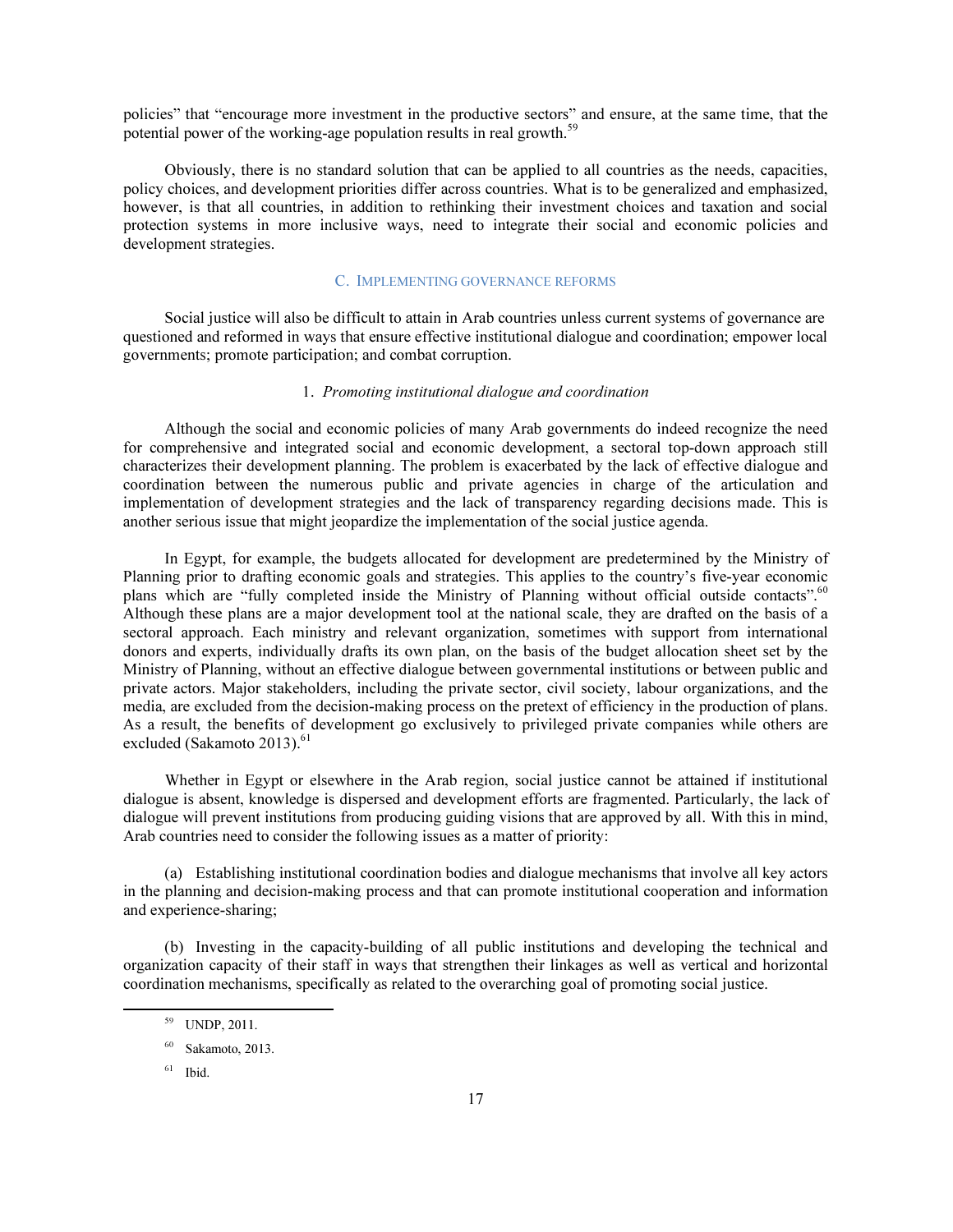# 2. Empowering local governments and actors

 Almost everywhere in the region, centralized decision-making has left local governments in a weak position and incapable of responding to local needs and demands, being dependent on central governments for funding. At the same time, the skewed allocation of national resources and development priorities, despite the rhetoric of many Arab countries on the need for balanced national growth, has widened regional disparities and denied certain groups access to public services and equal opportunities.

 While many Arab countries are keen to rethink their governance structures and give more authority and decision-making power to local governments, the issue of implementing truly decentralized systems of governance is not necessarily among their short-term objectives. Regardless, however, whether the concept of decentralization is accepted by Arab governments in full or not, what needs to be stressed is that social justice cannot be implemented without redistributing and/or dispersing certain government functions and powers from the central to the local level as a precondition for a balanced and equitable geographic development.<sup>62</sup>

 More specifically, what Arab countries need to ensure some sort of territorial distributive justice is the following:

 (a) Devolving power to the appropriate level of government that can effectively deal with local problems (which, in some countries, is considered to be the metropolitan or the city-region level) while maintaining an active central government capable of creating the necessary enabling conditions for local governments and administrations to operate independently;

 (b) Forging collaborative links with promising groups, including private sector corporations, civil society organizations and community-based organizations which can assist in promoting social justice values;

 (c) Institutionalizing participation in public policy and public action and establishing suitable institutional set-ups that could effectively engage all citizens in development decisions and social and economic policy decisions. This includes training civil servants and administrators on community participation tools and techniques and methods for establishing communication channels with area residents and ways of promoting meaningful participation which is inclusive of all residents, among others.

# 3. An empowering approach to participation

 In view of the weak participatory democracy mechanisms in the region, participatory development processes and mechanisms need to be emphasized as essential to achieving social justice. Indeed, in most Arab countries, public policies and national development visions and plans are elaborated, through technocratic top-down processes, at the central government level without proper participation of local actors. And where participation exists, it is often limited to "sharing" of information and/or to "consultation" of selected groups, mainly technical experts and leading figures from the public and private sectors.

 The reasons behind the failure to engage the general public in decision-making are commonly attributed to the difficulty to implement participatory processes. This is certainly true, but there are other, more crucial, reasons, mainly, the absence of real democratic and participatory systems of governance, and "the lack of established communication channels between civil society organizations and local and central governments".<sup>63</sup>

<sup>62</sup> Harvey, 1973.

<sup>63</sup> ESCWA, 2011.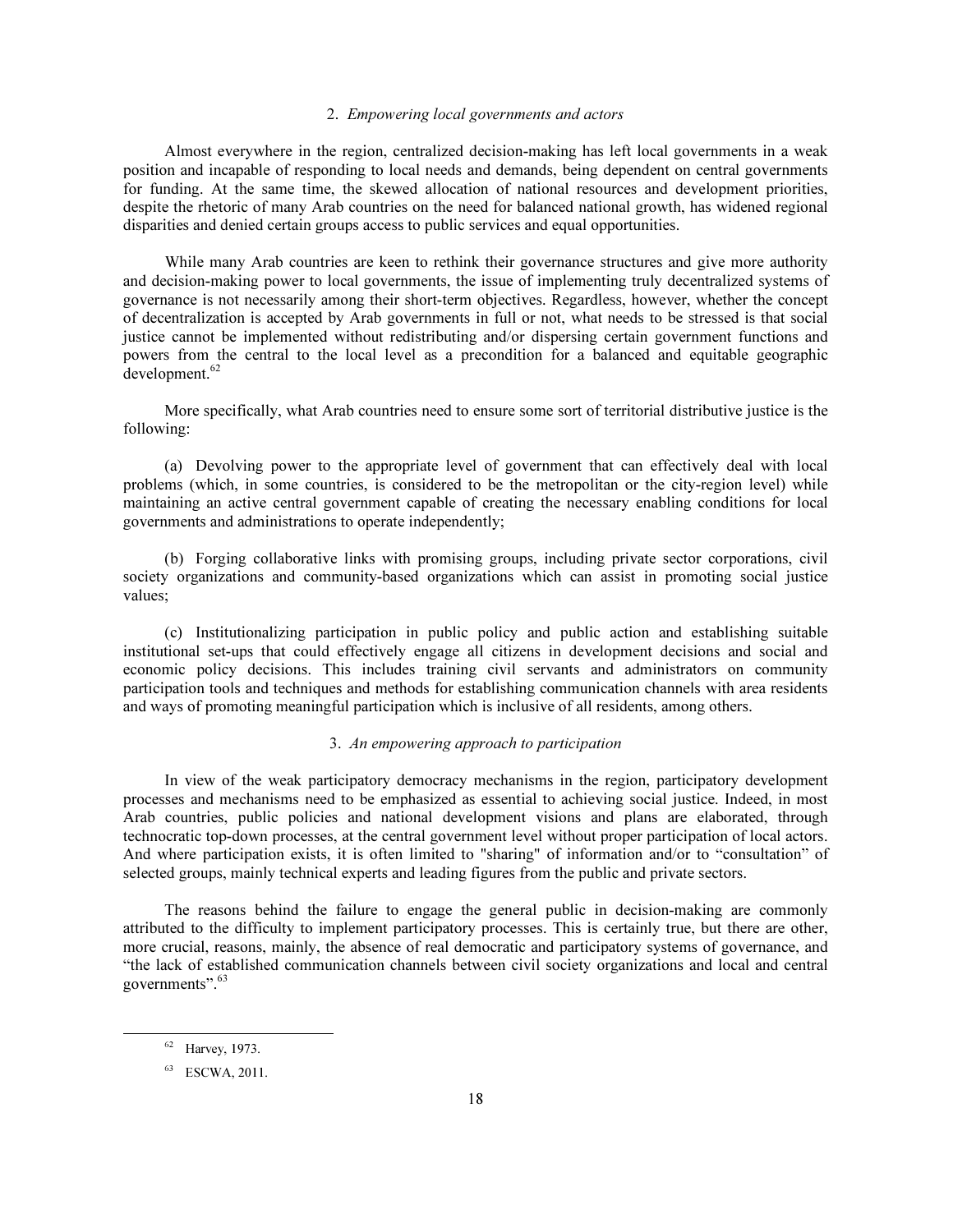Social justice cannot be achieved without an empowering approach to participation. The commitment of Arab governments to social justice cannot be limited to notions of human rights and fairness of distribution of resources and opportunities. The notion of participation also needs to be treated as a key principle of social justice. In this respect, Arab governments need to take serious action toward enacting the following measures:

 (a) Participatory mechanisms that ensure that the voices of all people, particularly vulnerable and hitherto marginalized groups are heard (empowerment of people being a precondition for social justice);

 (b) New inclusive and transparent approaches to development and planning, particularly systems that combine top-down planning processes with bottom-up approaches;

 (c) New regulations and institutional mechanisms that allow people to engage in policy debates and participate directly or indirectly in deciding on basic services delivery and priority projects for public funding, at both national and local levels;

 (e) Conflict-resolution mechanisms to manage disagreements that are likely to arise from the involvement of multiple actors in the decision-making process.

# 4. Combating corruption

 Last, but not least, none of these changes can take place unless corruption is combated and treated as a top priority. Corruption is among the most alarming problem that the majority of Arab countries suffers from and a main factor behind various social ills, including unfair competition over resources and opportunities, market distortions and unbalanced national growth. According to the Arab Human Development Report of 2004, many Arab citizens believe that corruption is spearheaded by "politicians, businessmen and highranking officials" and is also "prevalent among the judiciary and in social relations".<sup>64</sup> While corruption levels are difficult to measure, the World Bank's Worldwide Governance Indicators identify the following six indicators to measure corruption: accountability, political stability, government effectiveness, regulatory quality, rule of law, and control of corruption. Based on worldwide comparisons, the World Bank ranks Arab countries amongst the worst, especially when it comes to accountability where they rank last by a wide margin.<sup>65</sup>

 If not seriously addressed, corruption will hamper and jeopardize efforts towards achieving social justice. Inspired by international experiences in fighting corruption, mainly the experience of Kosovo,<sup>66</sup> Arab countries will need to consider the following key issues: (a) setting up transparency measures to ensure that development initiatives reach down and benefit the whole population and not only the selected privileged few, for instance, through the creation of national anti-corruption agencies that hold both public and private institutions accountable for their actions; (b) enacting legislative anti-corruption and law enforcement measures; (c) reforming public administration, especially in the fields of public finance and economy; (d) fostering media, civil society and public participation; and (e) human capacity-building mainly through education.

 In other words, the responsibility of combating corruption does not exclusively rest on governments and the judiciary sector. Media, educational institutions and civil society organizations also play a crucial role in this regard as well as in building public commitment to social justice and enticing both the profit and non-profit sectors to endorse social justice principles and values.

Whitaker, 2009.

 $65$  Ibid.

<sup>66</sup> OSCE, 2006.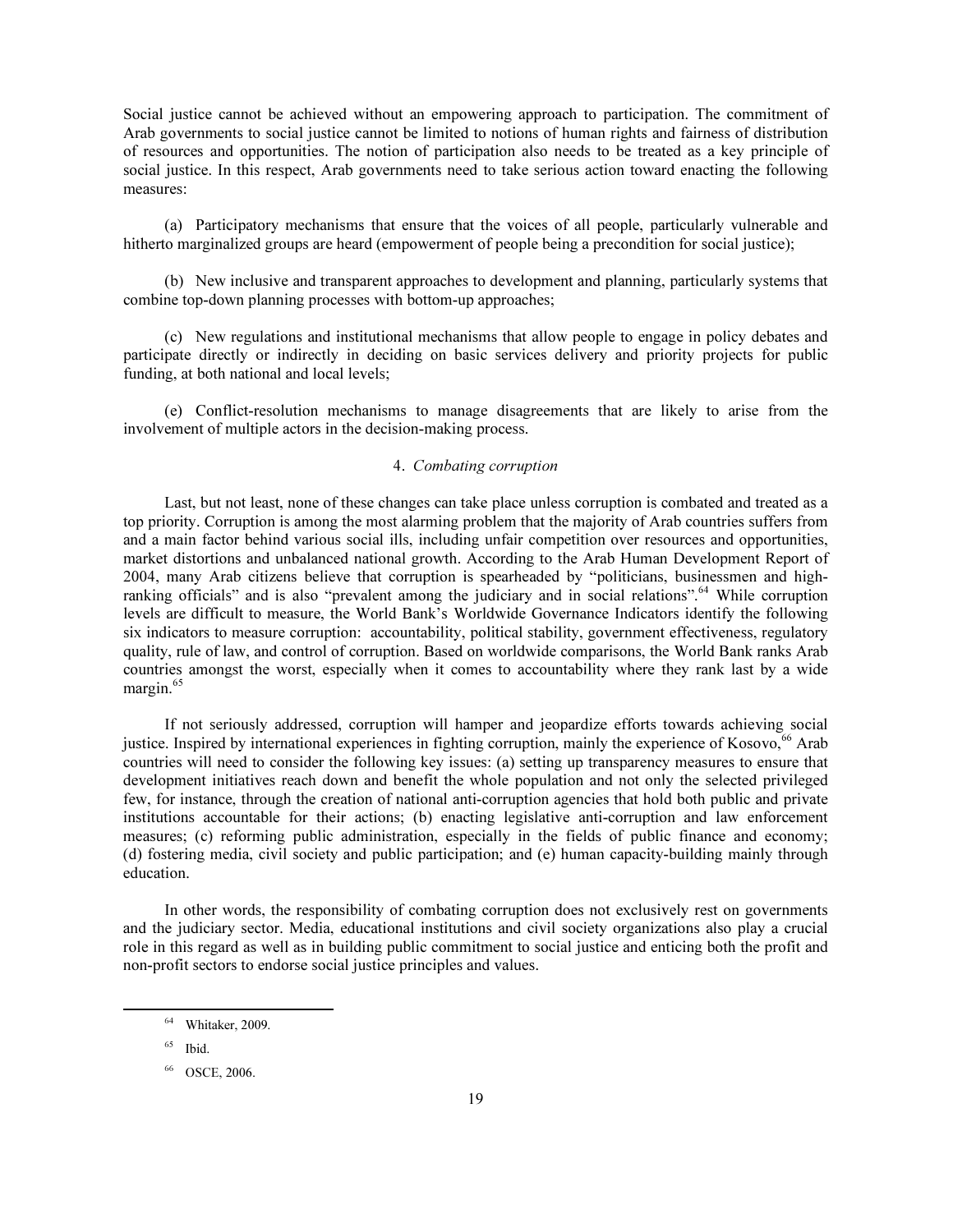#### V. CONCLUDING REMARKS

 Arab countries cannot meet increasing social inequalities with indifference. Their economic development strategies and growth models need to be regionally balanced and linked to social policies that address people's most basic needs and rights. In addition to human rights and the fair redistribution of resources and opportunities, commitment to social justice requires an empowering approach to participation; that is, an approach that engages local actors in decisions that affect their lives, with power over resources and decisions devolved to the lowest appropriate level.

 Social justice is not merely about the distribution and redistribution of government services and material goods. Nor is it the mere purview of social policies and social protections systems. Social justice is a collective social responsibility that needs to be instilled in all government policies and actions at all levels as well as in the actions of the private sector and civil society organizations, the media and educational organizations.

 To safeguard social justice values, Arab governments need to take a lead role in regulating national development processes and in guiding the interventions of the private sector and non-profit organizations. At the same time, they need to develop and implement genuine participatory planning and governance mechanisms that ensure that the voices of all citizens, including marginalized and weak groups, are heard. It is only through such mechanisms that new political reforms can exert real and sustainable social change that render the societies of the region more inclusive and more democratic.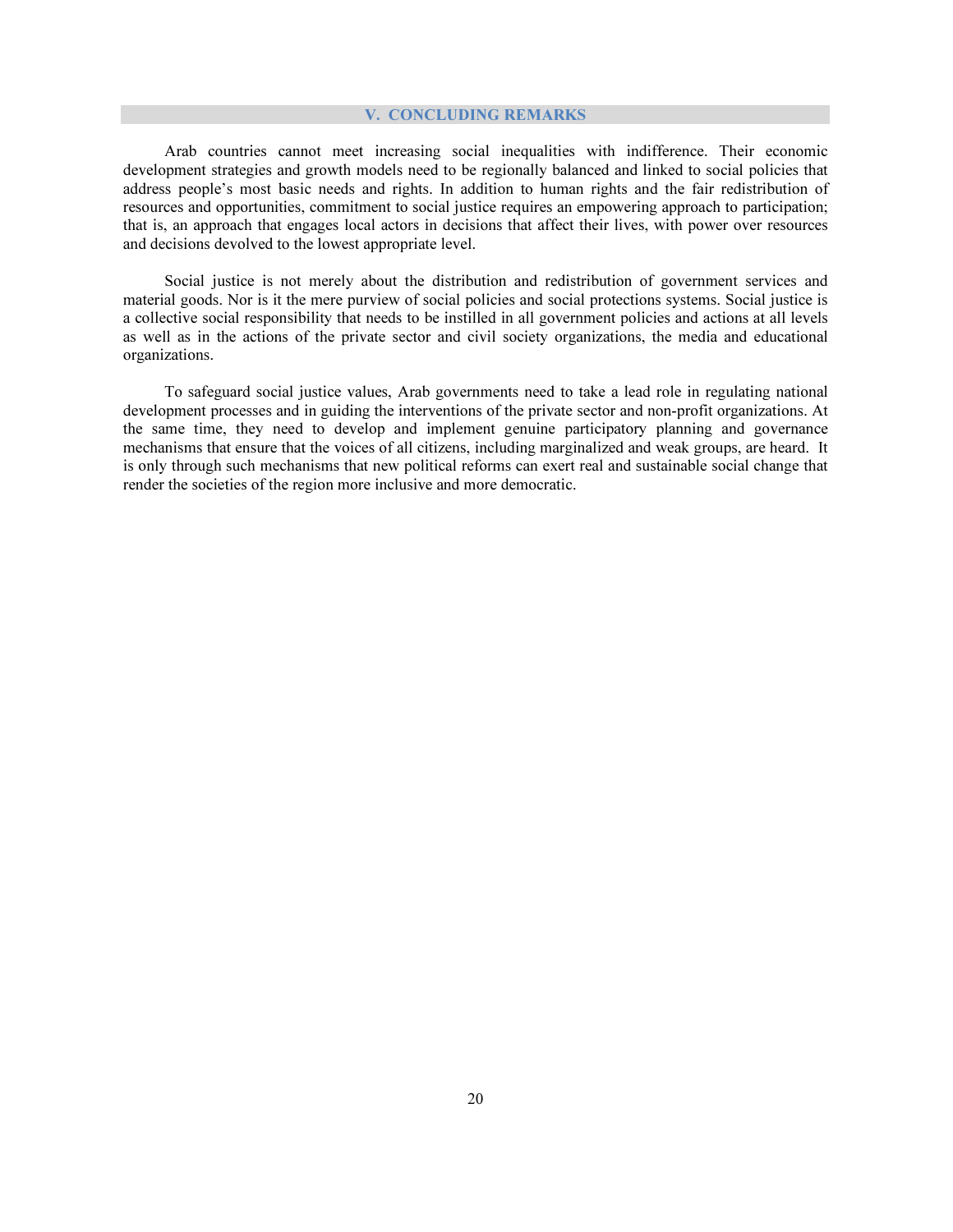Appiah, Kwame Anthony and others (2004/2005). Justice, Governance, Cosmopolitanism, and the Politics of Difference. Distinguished W.E.B. Du Bois Lectures, Humboldt-Universität zu Berlin.

Arneson, Richard (2007). Rawls, Responsibility, and Distributive Justice.

- Bachtler, John and Douglas Yuill (2001). Policies and Strategies for Regional Development: A Shift in Paradgim? Regional and Industrial Policy Research Paper, No. 46. European Policies Research Centre, University of Strathclyde, Glasgow.
- Building Movement Project. Evidence of Change: Exploring Civic Engagement Evaluation. Available from: www.buildingmovement.org.
- Campbell, John l. (2007). Why would corporations behave in socially responsible ways? An institutional theory of corporate social responsibility. Academy of Management Review, vol. 32, No. 3, pp. 946-967.
- de Souza , Marcelo Lopes (1999). Urban planning and management as tools for social justice: Some notes on recent Brazilian experiences. Conference paper presented at Institute of Commonwealth Studies, University of London.
- Duclos, Jean-Yves and others (2009). Pro-Poor Tax Reforms, with an Application to Mexico. IZA DP No. 4511 (October).
- Duff, David G. (2008). Tax Fairness and the Tax Mix.
- Ehrlich, Thomas (ed.) (2000). Civic Responsibility and Higher Education. Oryx Press.
- Economic and Social Commission for Western Asia (ESCWA) (2009). Integrated Social Policy: Visions and Strategies in the ESCWA Region.
- ESCWA (2011). Bridging the Urban Divide in the ESCWA the Region: Towards Inclusive Cities.
- ESCWA (2013). The Promises of Spring (forthcoming).
- Fraser, Nancy (1998). Social justice in the age of identity politics: redistribution, recognition, participation. Discussion paper, Social Science Research Center Berlin (WZB).
- Galston, William (1980). Justice and the Human Good.
- Government of Bahrain. From Regional Pioneer to Global Contender: The Economic Vision 2030 for Bahrain.
- Hamann, Gregor (2011). Towards a New Social Contract: Social Justice in North Africa and Middle East. Friedrich-Ebert-Stiftung (September).
- Harvey, David (1973). Social Justice and the City. Edward Arnold, London.
- International Institute for Sustainable Development (IISD) (2013). A Citizens' Guide to Energy Subsidies in Thailand. IISD's Global Subsidies Initiative.

International Labour Organization (ILO) (2009). National Profile of Working Conditions in Mozambique.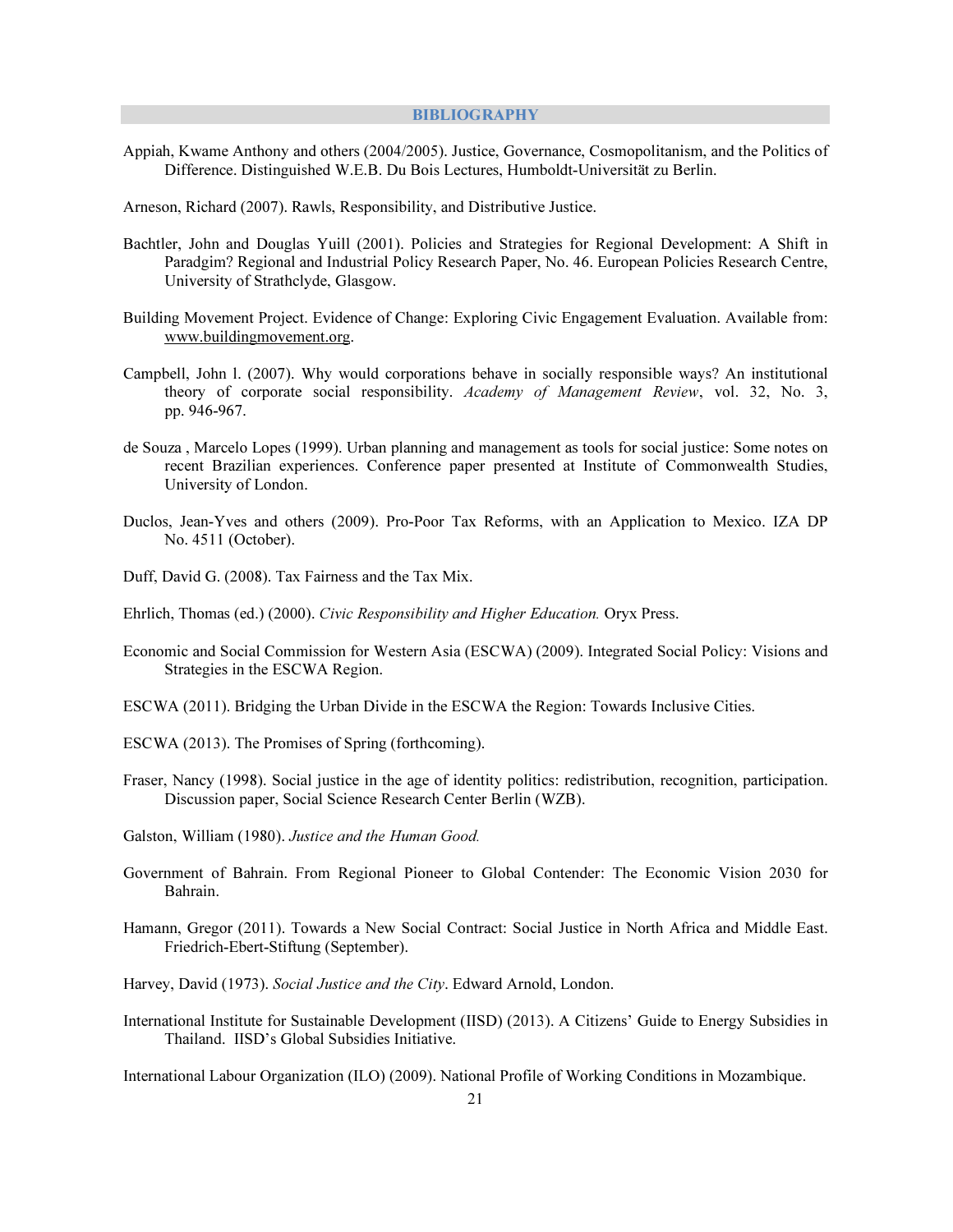- Lee, Roger and David M. Smith (eds.) (2004). Moral Geographies of Distribution: Justice, Welfare and Rights. Geographies and Moralities: International Perspectives on Development, Justice and Place. Blackwell Publishing Ltd.
- Mkandawire, Thandika (2005). Targeting and Universalism in Poverty Reduction. Social Policy and Development Programme Paper No. 23 (December). United Nations Research Institute for Social Development.
- Miller, David (1976). Social Justice.
- Miller, D. (1999). Principles of Social Justice. Harvard University Press.
- Nussbaum, Martha C. (2003). Capabilities as Fundamental Entitlements: Sen and Social Justice. Feminist Economics, vol. 9, Nos. 2-3, pp. 33-59.
- Oishi, Shigehiro and others (2011). Progressive Taxation and the Subjective Well-Being of Nations. Psychological Science, vol. 23, No. 1, pp. 86-92.
- Organisation for Security and Co-operation (OSCE) (2006). The Anti-Corruption Action Plan: Social and Economic Necessity for Kosovo (October).
- Rawls, John (1985). Justice as Fairness: Political not Metaphysical. Philosophy and Public Affairs, vol. 14, No. 3, pp. 223-251 (summer) (formerly published by Princeton University Press).
- Rawls, John (1971). A Theory of Justice. Harvard University Press.
- REGIS University (n.d.). Ethics at a Glance: Communitarian Ethics. Rueckert-Hartman School for Health Professions.
- Ribeiro, Joao Sergio (2006). Distributive Justice through Taxation: European Perspective. Jurisprudencija, vol. 2, No. 80, pp. 80-89.
- Runciman, Walter G. (1978). Weber: Selections in Translation.
- Sakamoto, Kei (2013). Efforts to Introduce Inclusive Planning in Egypt. Global Economy and Development Working Paper No. 58 (January).
- Sen, Amartya (1999). *Development as Freedom*. Oxford University Press.
- Sen, A. (2009). The Idea of Justice. Harvard University Press.
- Smith, David M. (1994). Geography and Social Justice. Blackwell, Oxford, UK and Cambridge, MA.
- Steen, John (n.d.). Community Participation as Necessary for Social Justice.
- United Nations Development Programme (UNDP) (2004). Arab Human Development Report: Towards Freedom in the Arab World.
- UNDP (2009). Arab Human Development Report: Challenges to Human Security in the Arab Countries.
- UNDP (2011). Arab Development Challenges Report: Towards the Developmental State in the Arab Region.
- UNDP (2012). Knowledge from the South: Regional Exchange Solutions. Panamá (8-10 May).